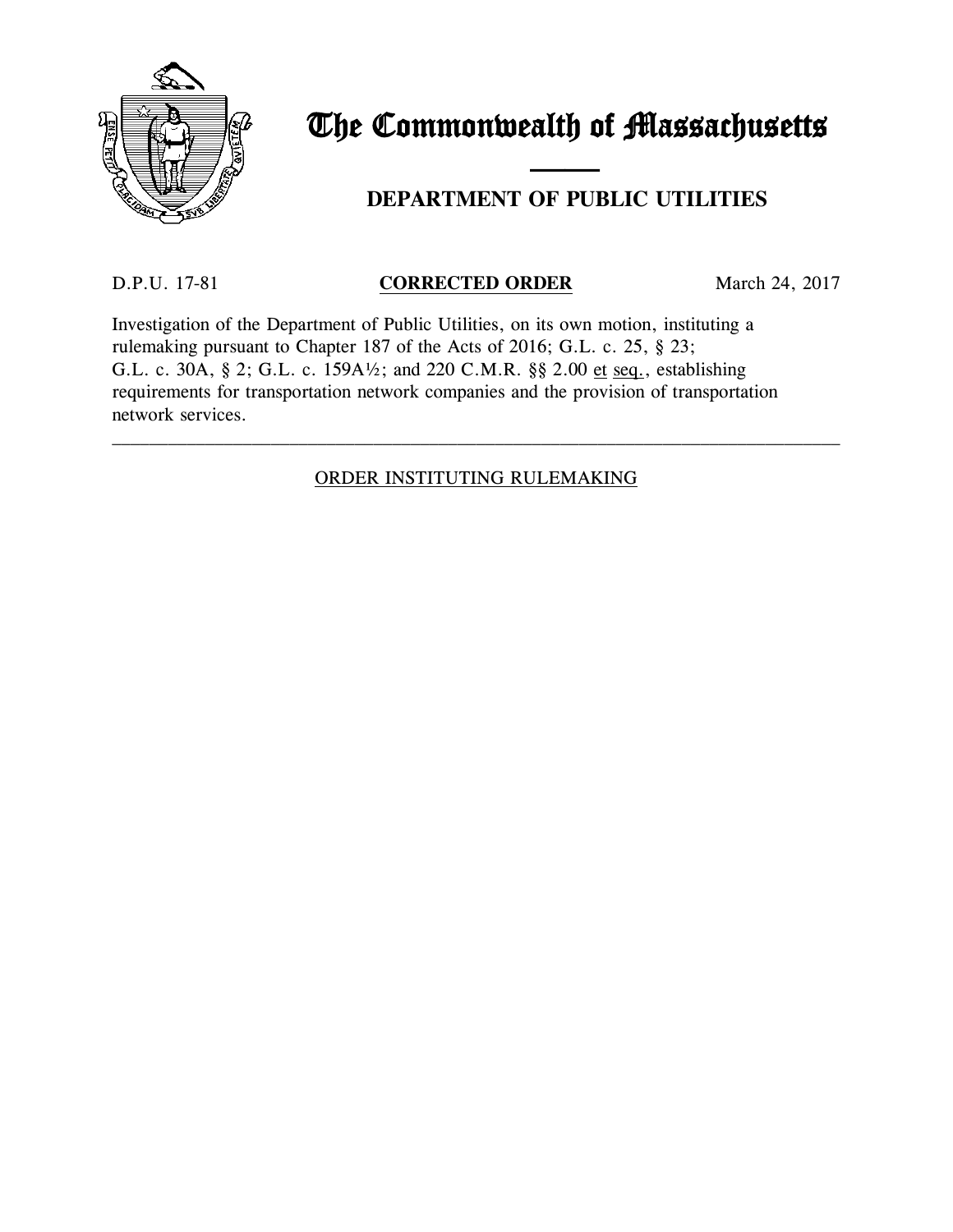#### I. INTRODUCTION

On August 5, 2016, Governor Charles D. Baker signed into law Chapter 187 of the Acts of 2016, an act regulating transportation network companies ("Act"). Section 4 of the Act amends the General Laws by establishing G.L. c. 159A½, which provides for regulation of transportation network companies ("TNCs") and transportation network services ("Services") within the Commonwealth. St. 2016, c. 187, § 4. In addition, section 2 of the Act amends G.L. c. 25 by establishing Section 23, which creates a division within the Department of Public Utilities ("Department") to administer, implement, and enforce G.L. c. 159A½ and requires that said division promulgate rules and regulations in accordance with the Act's provisions. St. 2016, c. 187, §§ 2, 4. The Department has designated this division as the Transportation Network Company Division ("Division").

By this Order, and pursuant to the Act, G.L. c. 25, § 23, G.L. c. 30A, § 2, G.L. c. 159A½, and 220 C.M.R. §§ 2.00 et. seq., the Department institutes a rulemaking to implement the provisions of the Act. Accordingly, the Department proposes the regulations designated as 220 C.M.R. § 274.00: Transportation Network Companies.<sup>[1](#page-1-0)</sup>

#### II. PROPOSED REGULATIONS

 $\overline{a}$ 

The Legislature has vested authority in the Department to regulate TNCs and the provision of Services in the Commonwealth. For the safety and convenience of the general public, the Act establishes a regulatory framework to ensure public access to Services and to promote public safety in the provision of Services within the Commonwealth. To implement

<span id="page-1-0"></span><sup>1</sup> Proposed Regulations 220 C.M.R. § 274.00 are attached to this Order as Appendix A.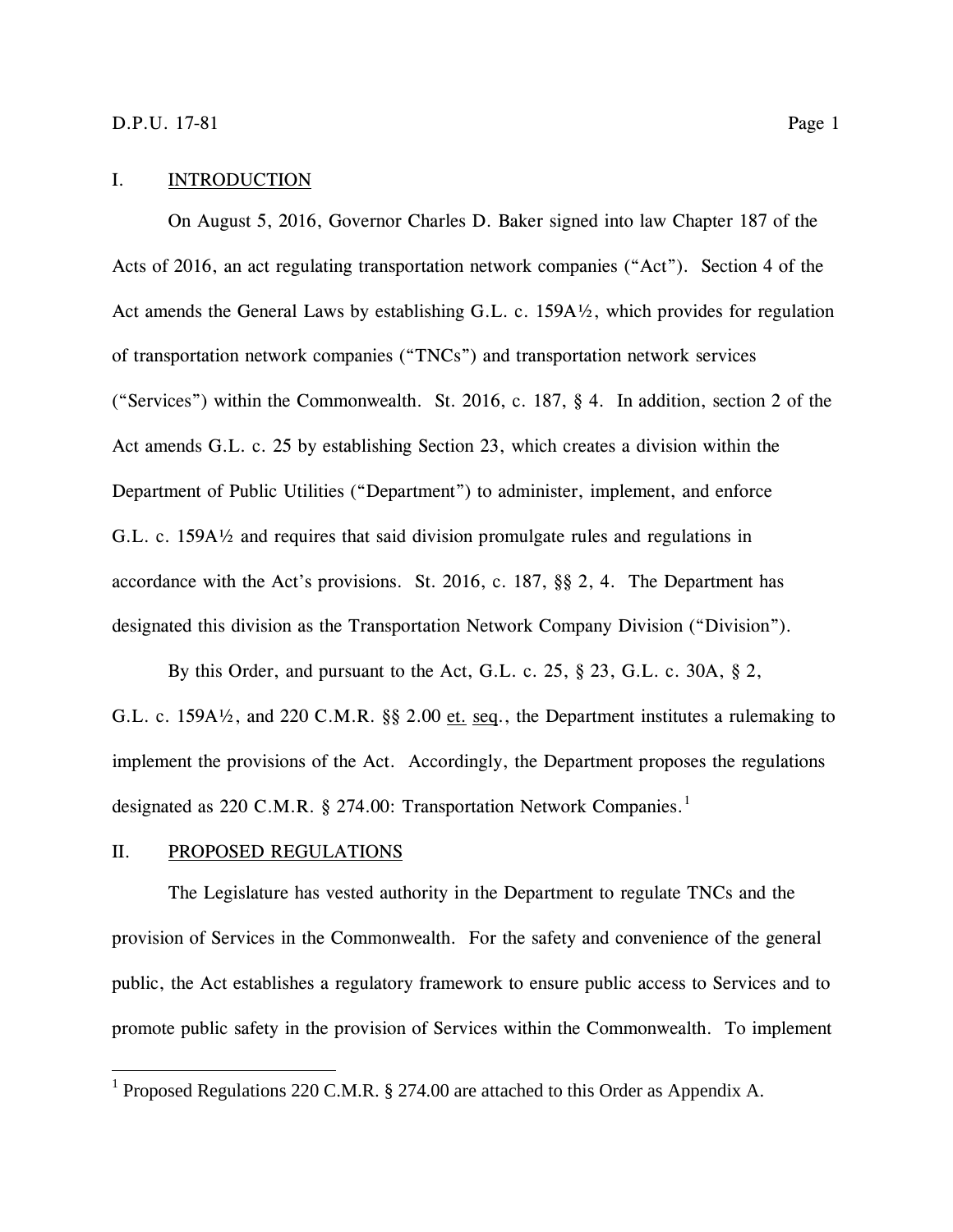the Act's provisions, the Department proposes the regulations designated as 220 C.M.R. § 274.00: Transportation Network Companies, to establish rules and requirements for the oversight of TNCs and the provision of Services in the Commonwealth.

Pursuant to the proposed regulations, a TNC shall apply to the Division for a permit to operate within the Commonwealth and shall apply annually to renew said permit. Proposed Regulation 220 C.M.R. § 274.03(1)(b). The proposed regulations provide that the Division shall not grant or renew a permit unless the Division determines that it is consistent with the public interest for the TNC to render Services within the Commonwealth. Id. Further, the proposed regulations provide that a TNC shall, at a minimum, have an established process to ensure the safety and convenience of all members of the public, $<sup>2</sup>$  $<sup>2</sup>$  $<sup>2</sup>$ </sup> comply with related rules and regulations, $3$  and facilitate the Division's efficient review of a TNC's permit application or renewal.<sup>[4](#page-2-2)</sup> Id.

In furtherance of the public interest, the proposed regulations require that, in order to provide Services, each TNC driver shall pass a two-part background check<sup>[5](#page-2-3)</sup> and maintain

<span id="page-2-0"></span><sup>2</sup> A TNC shall have established oversight processes in accordance with the Act's requirements. Proposed Regulations 220 C.M.R. § 274.03(2).  $\overline{2}$ 

<span id="page-2-1"></span><sup>&</sup>lt;sup>3</sup> A TNC shall ensure compliance with, among other laws and regulations, G.L. c. 90, § 7A; G.L. c. 93H; G.L. c. 175, § 228; 803 C.M.R. §§ 2.00 et seq.; and 201 C.M.R. §§ 17.00 et seq.

<span id="page-2-2"></span><sup>&</sup>lt;sup>4</sup> The proposed regulations provide for TNC record maintenance and retention and for Division inspection and audit. Proposed Regulations 220 C.M.R. § 274.12 and 220 C.M.R. § 274.13.

<span id="page-2-3"></span><sup>&</sup>lt;sup>5</sup> The first background check shall be a nationwide background check conducted by a TNC and the second background check shall be a statewide background check conducted by the Division. Proposed Regulations 220 C.M.R. § 274.06. Each background check shall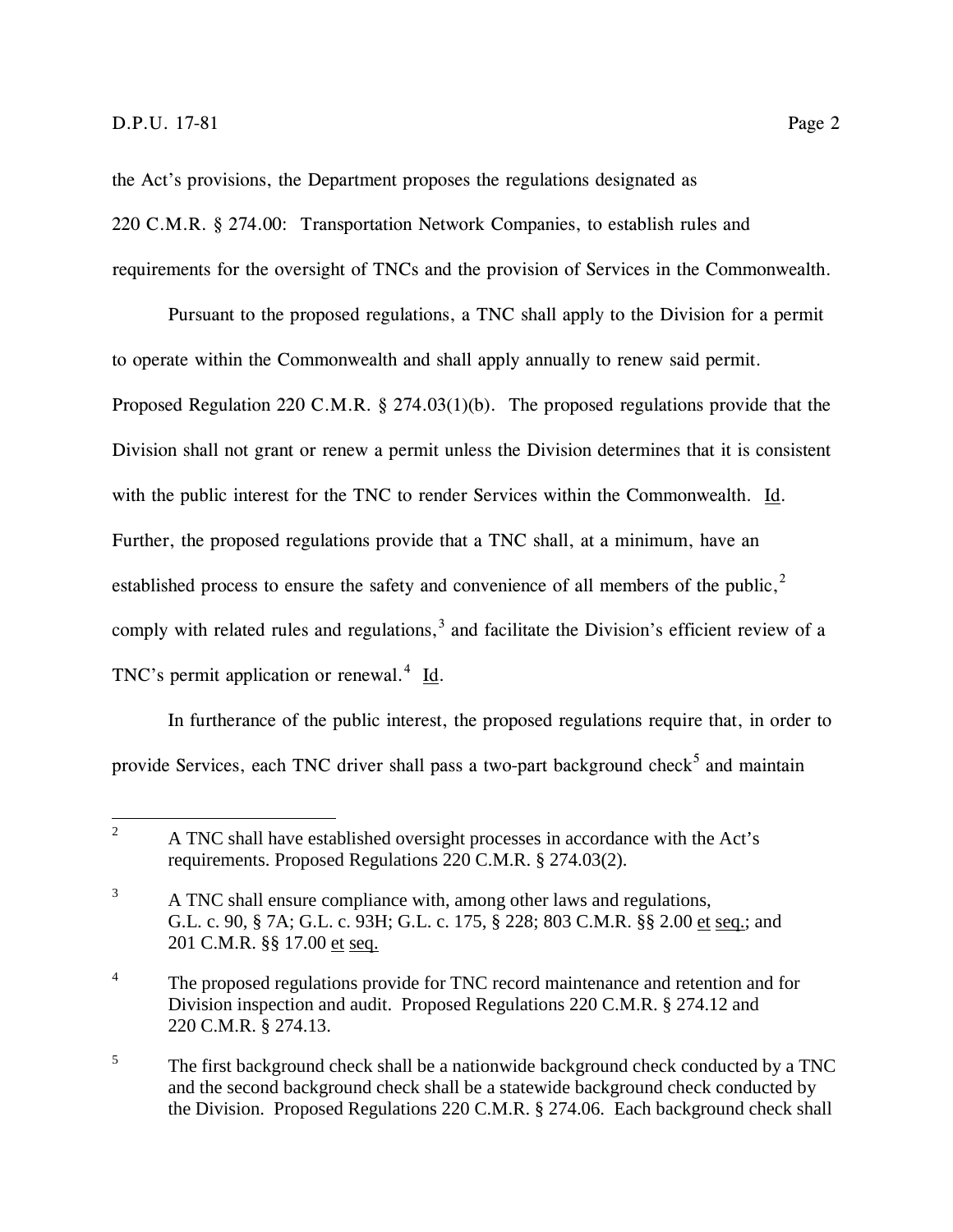$\overline{a}$ 

compliance with the proposed regulations in order to continue to provide Services. Proposed Regulations 220 C.M.R. § 274.06(2)(c)-(d) and § 274.06(3)(d). Moreover, after a TNC driver passes the two-part background check, the proposed regulations provide that a driver's ability to provide Services shall be suspended or revoked should a  $TNC<sup>6</sup>$  $TNC<sup>6</sup>$  $TNC<sup>6</sup>$  or the Division learn of and verify a driver's arrest for a crime or citation for a driving infraction that would cause the driver to fail the two-part background check. Proposed Regulations 220 C.M.R. § 274.06(2)(c) and (3)(d). The proposed regulations further require a TNC to report to the Division any incidents or complaints by passengers, or instances in which a passenger or driver's personal or private information is subject to a security breach. Proposed Regulations 220 C.M.R. § 274.12(3) and (5). In addition, each driver will be obligated to comply with requirements related to insurance,<sup>[7](#page-3-1)</sup> hours of service, and the Registry of Motor Vehicles. Proposed Regulations 220 C.M.R. § 274.07-09. Lastly, an enforcement process is set forth in the proposed regulations through which the Division may

measure whether the driver satisfies the standard established in Proposed Regulation 220 C.M.R. § 274.19 and whether the driver is not otherwise prohibited from providing Services pursuant to a TNC's or the Division's suitability requirements. Proposed Regulations 220 C.M.R. § 274.06(2)(d) and (3)(b).

- <span id="page-3-0"></span><sup>6</sup> A TNC shall report to the Division a driver suspension, revocation or termination. Proposed Regulations 220 C.M.R. §§ 274.06(2)(c). In addition, a TNC shall notify the Division of any driver violations of motor vehicle laws established by G.L. c. 159A½, § 3(c)(viii). Proposed Regulations 220 C.M.R. §§ 274.12(4).
- <span id="page-3-1"></span> $7$  Within seven days of receiving authorization to provide Services, a driver shall disclose to the automobile insurance carrier, whose coverage applies to the vehicle(s) used by the driver to provide Services, that the vehicle is used to provide Services. Proposed Regulations 220 C.M.R. §§ 274.09.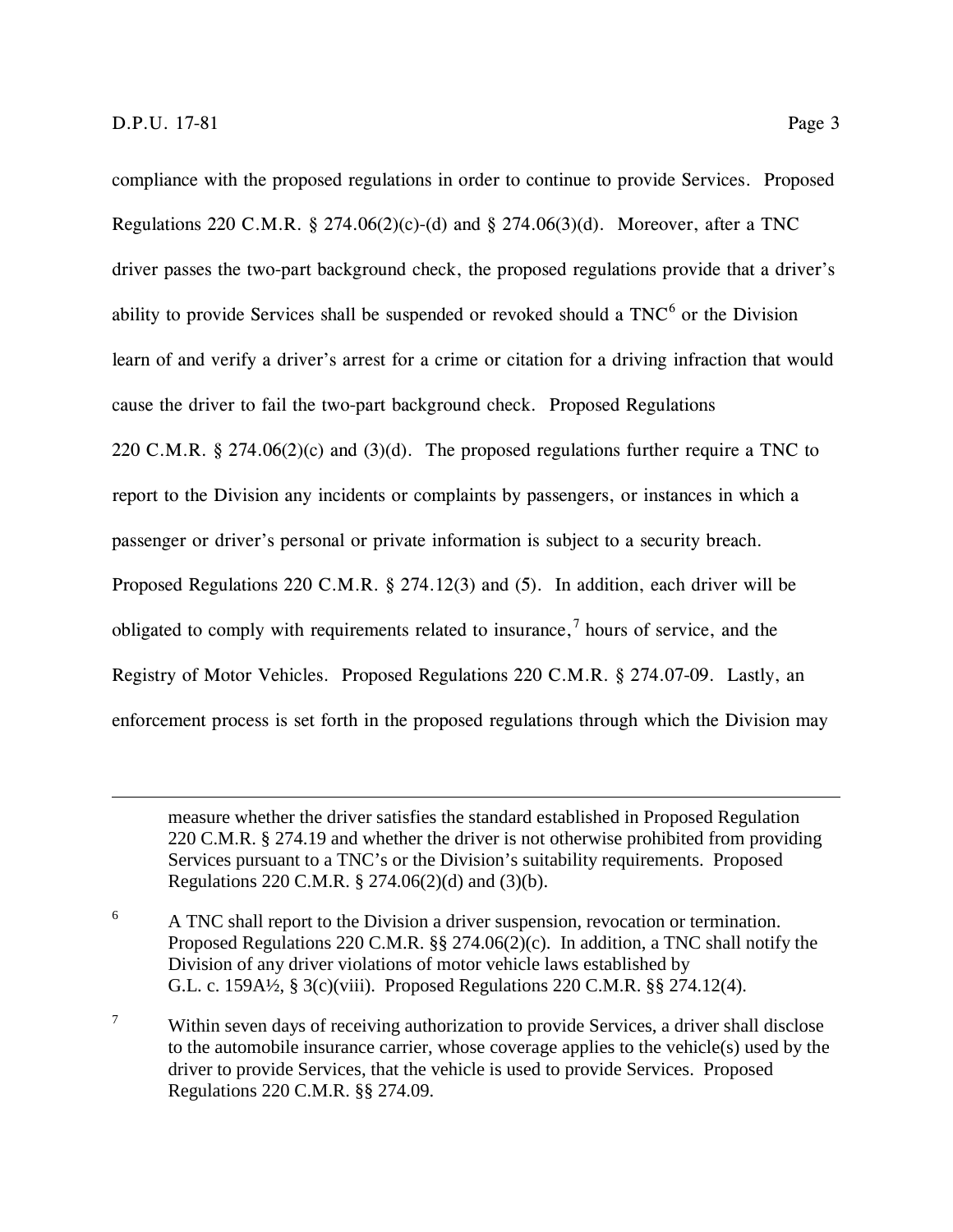penalize a TNC or deny a TNC authority to operate within the Commonwealth due to noncompliance with the regulations. Proposed Regulations 220 C.M.R. § 274.14.

#### III. SOLICITATION OF COMMENTS

The proposed regulations are attached to this Order and may be inspected at the Department's offices: One South Station,  $5<sup>th</sup>$  Floor, Boston, Massachusetts 02110. The Department seeks initial written comments on the proposed regulations no later than **5:00 p.m**. on **Tuesday, May 9, 2017**. Written comments shall be limited in length to a maximum of twenty one-sided, double-spaced typewritten pages. Any person who files written comments shall file two (2) copies of such written comments with Mark D. Marini, Secretary, Department of Public Utilities, One South Station,  $5<sup>th</sup>$  Floor, Boston, Massachusetts, 02110.

All documents should also be submitted to the Department in electronic format using one of the following methods: (1) by e-mail attachment to [dpu.efiling@state.ma.us](mailto:dpu.efiling@state.ma.us) and the Division's Assistant General Counsel at ryan.m.hawkins@state.ma.us; or (2) on a CD-ROM. The text of the e-mail or CD-ROM must specify: (1) the docket number of the proceeding (D.P.U. 17-81); (2) the name of the person or company submitting the filing; and (3) a brief descriptive title of the document. The electronic filing should also include the name, title, and telephone number of a person to contact in the event of questions about the filing. Documents filed with the Department will be available for public inspection at its offices during business hours and through our website,

<http://web1.env.state.ma.us/DPU/FileRoom/dockets/bynumber> (enter "17-81").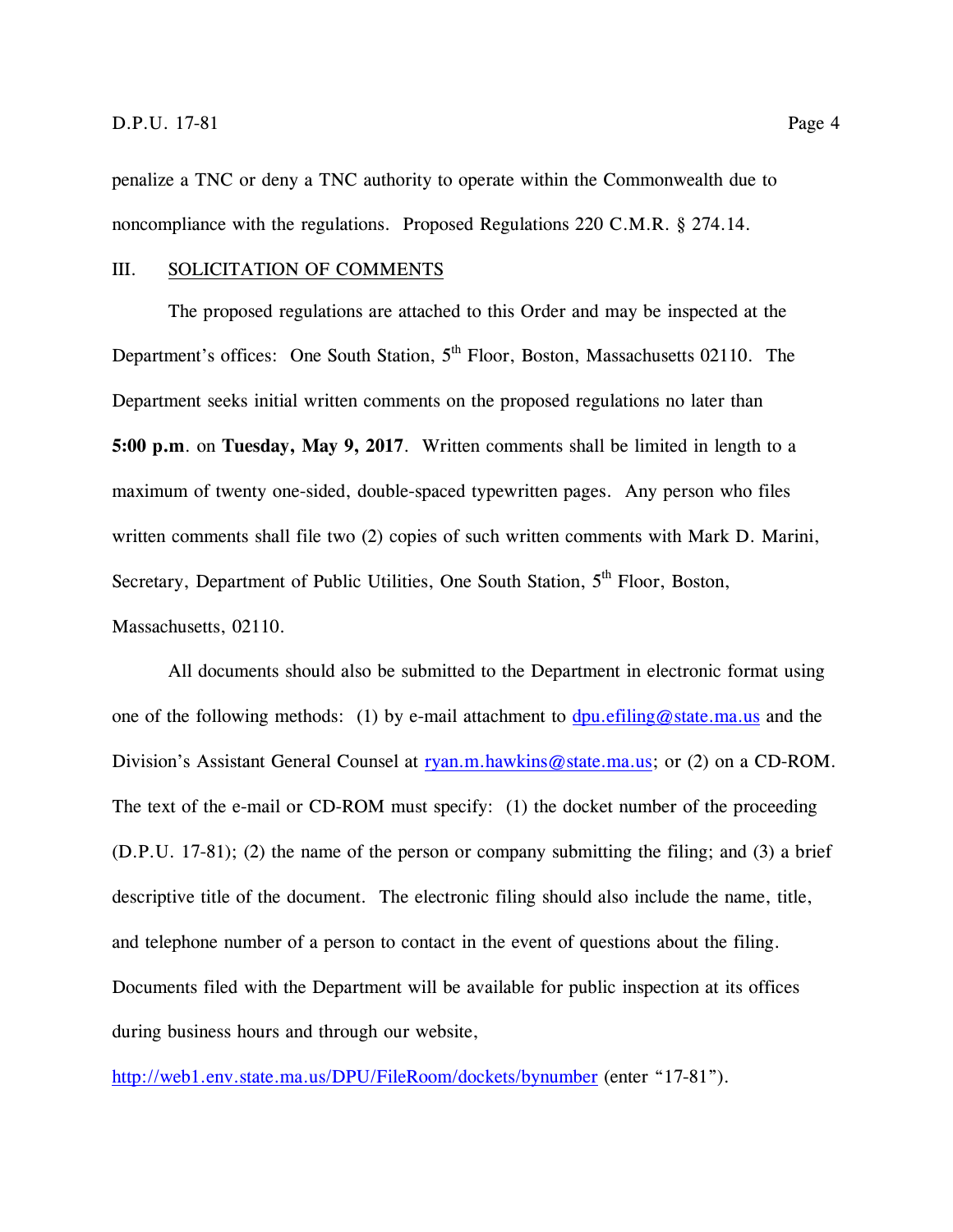To provide further opportunity for comment, and pursuant to G.L. c. 30A, § 2, and 220 C.M.R. § 2.05, the Department will hold a public hearing on **Tuesday, May 23, 2017**, at **10:00 a.m.** at the State Transportation Building, Transportation Board Room, 2nd Floor, 10 Park Plaza, Boston, Massachusetts. Interested persons may present facts, opinions, or arguments related to the Proposed Regulations at the public hearing. Following the public hearing, written reply comments must be filed no later than **5:00 p.m.** on

**Tuesday, June 6, 2017**. Reply comments should be limited in length to a maximum of ten one-sided, double-spaced typewritten pages.

By Order of the Department,

/s/ Angela M. O'Connor, Chairman

/s/ Jolette A. Westbrook, Commissioner

 $\sqrt{s}$ / Robert E. Hayden, Commissioner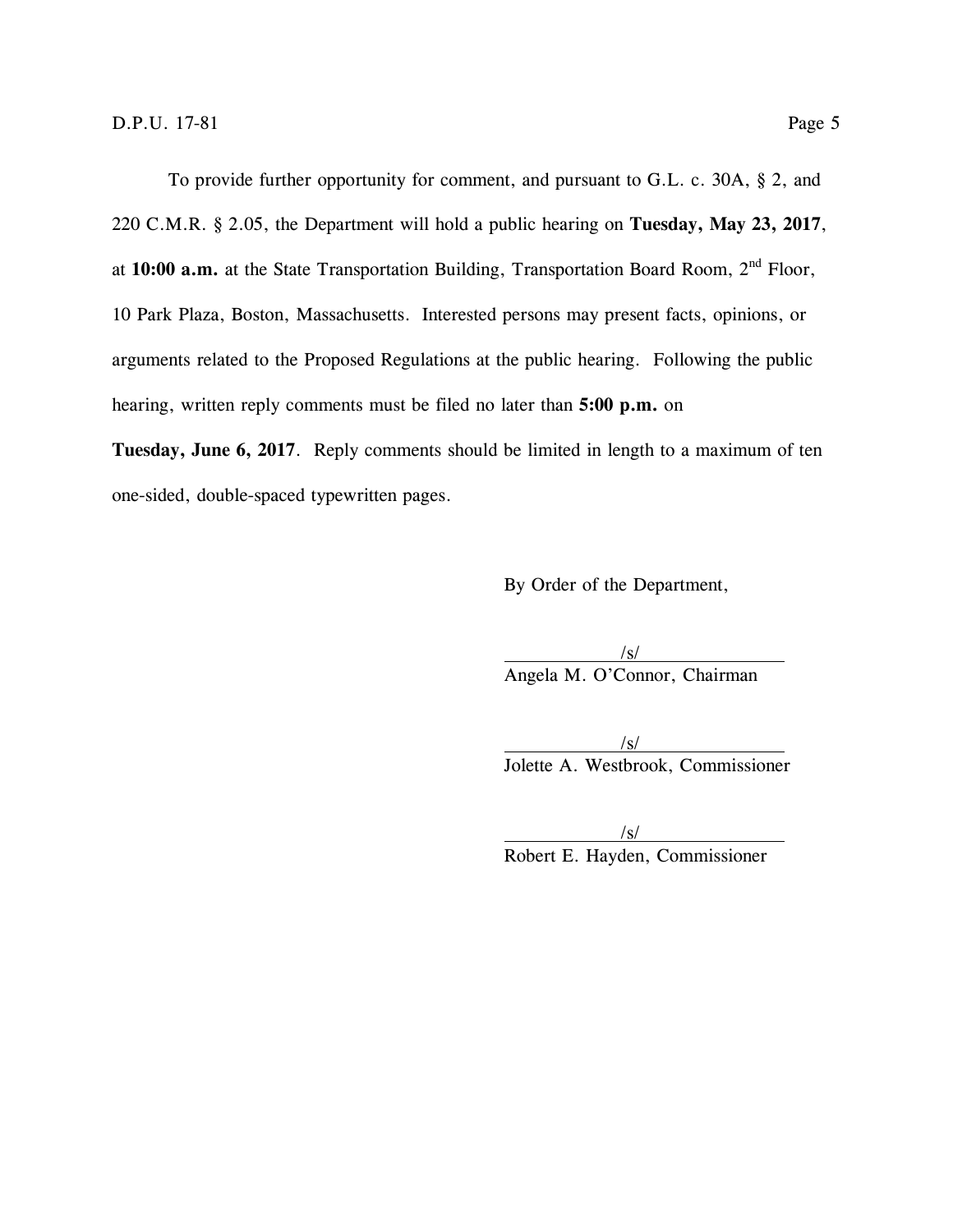#### 220 CMR 274.00: TRANSPORTATION NETWORK COMPANIES

Section

274.01:Purpose and Scope 274.02: Definitions 274.03:Transportation Network Company Permit Process 274.04:Transportation Network Driver Requirements 274.05:Transportation Network Driver Certificate 274.06:Transportation Network Driver Background Check 274.07:Hours of Service 274.08:Motor Vehicle Requirements 274.09:Insurance 274.10:Data Protection 274.11:Record Maintenance and Retention 274.12:Reporting Requirements 274.13: Inspection and Audit 274.14:Enforcement 274.15:Appeals 274.16:Notice 274.17: Severability 274.18:Waiver

274.19:Disqualifying Conditions

274.01: Purpose and Scope

(1) Purpose. 220 CMR 274.00 establishes rules and regulations governing the oversight of Transportation Network Companies and the provision of Transportation Network Services within the Commonwealth.

(2) Scope. 220 CMR 274.00 applies to every Transportation Network Company, Transportation Network Driver, and Transportation Network Vehicle within the Commonwealth.

#### 274.02: Definitions

For the purposes of 220 CMR 274.00, the terms set forth in 220 CMR 274.02 shall be defined as follows, unless the context of 220 CMR 274.00 otherwise requires.

Background Check Clearance Certificate or Clearance Certificate means verification issued by the Transportation Network Company Division to a Transportation Network Driver and Transportation Network Company, electronically or otherwise, that a Transportation Network Driver successfully completed the two-part background check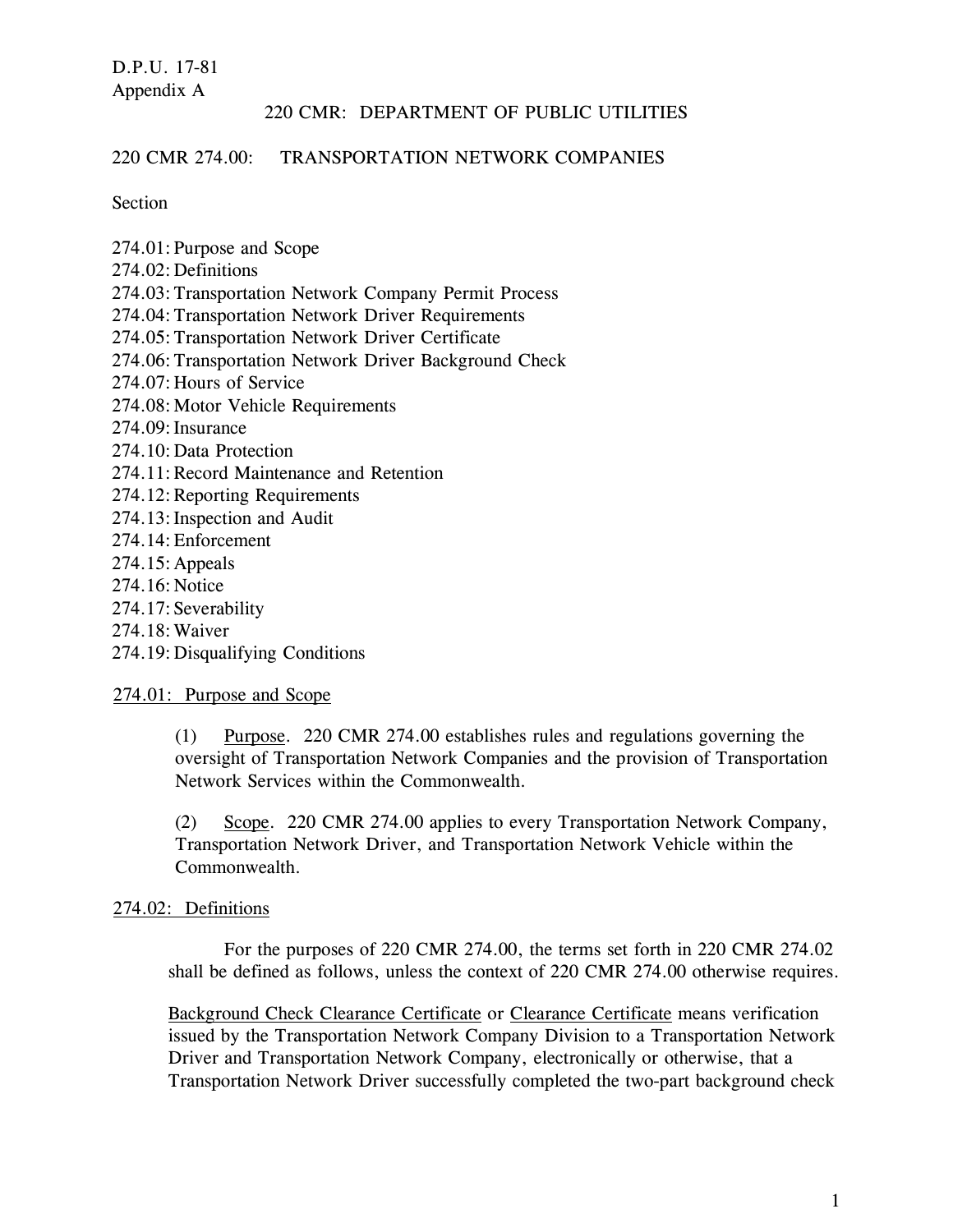pursuant to 220 CMR 274.06 and is suitable to provide Transportation Network Services.

# Background Information means

- (a) Criminal Offender Record Information (CORI);
- (b) Warrant Management System information (WMS);
- (c) Sex Offender Registry Information (SORI); and
- (d) Registry of Motor Vehicles (RMV) driving record information.

Cruising means the driving of a Transportation Network Vehicle on the streets, alleys or public places of motorized travel in search of or soliciting hails from a person in the street.

Department means the Department of Public Utilities.

Digital Network means any online-enabled application, software, website or system offered or utilized by a Transportation Network Company that enables Pre-arranged Rides with Transportation Network Drivers.

Division means the Transportation Network Company Division established by the Department to implement, administer, and enforce M.G.L. c. 25, § 23(a) and c. 159A½.

Pre-arranged Ride or Ride means a period of time that begins when a Transportation Network Driver accepts a ride through a Digital Network, continues while the Transportation Network Driver transports the Transportation Network Rider, and ends when the Transportation Network Rider safely departs from the Transportation Network Vehicle.

Transportation Network Company or TNC means a corporation, partnership, sole proprietorship or other entity that uses a Digital Network to connect Transportation Network Riders to pre-arrange and provide transportation.

Transportation Network Company Permit or Permit means a document issued, electronically or otherwise, by the Division to a TNC authorizing the TNC to provide Transportation Network Services in the Commonwealth.

Transportation Network Driver or Driver means a driver certified by a TNC to provide Transportation Network Services, or a driver applying to a TNC to provide Transportation Network Services.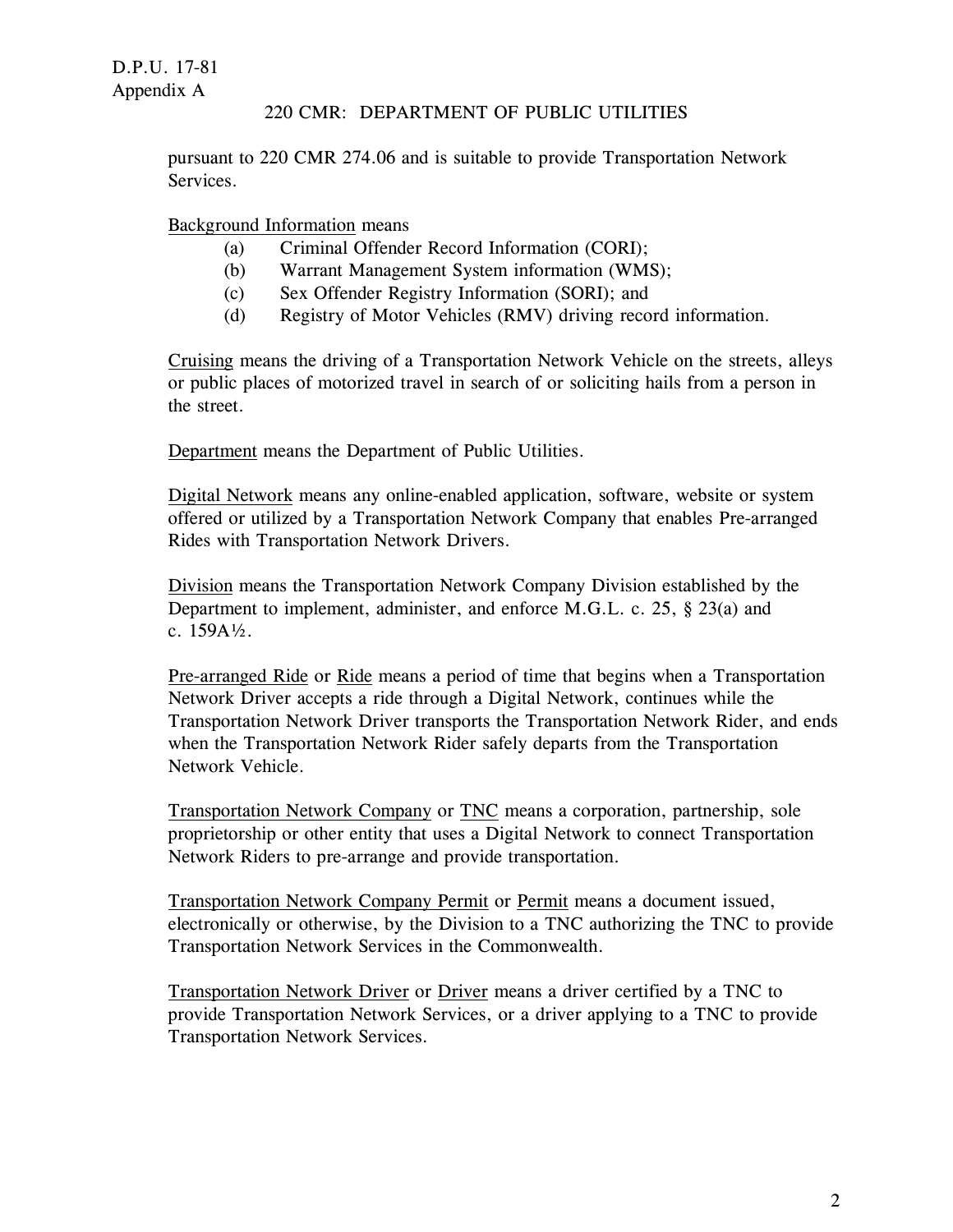Transportation Network Driver Certificate or Driver Certificate means the authorization to provide Transportation Network Services issued, electronically or otherwise, by a TNC to a Driver.

Transportation Network Rider or Rider means a passenger in a Pre-arranged Ride provided by a Driver, provided that the passenger personally arranged the ride or an arrangement was made on the passenger's behalf.

Transportation Network Services or Services means the offer and provision of Pre-arranged Rides for compensation or on a promotional basis to Riders or prospective Riders through a Digital Network, covering the period beginning when a Driver is logged onto a Digital Network and is available to receive a Pre-arranged Ride or while in the course of providing a Pre-arranged Ride.

Transportation Network Vehicle or Vehicle means a vehicle that is used by a Driver to provide Services.

274.03: Transportation Network Company Permit Process

(1) TNC Permit General Requirements.

(a) A TNC shall maintain a valid Permit in order to provide Services within the Commonwealth.

(b) A TNC shall, in a manner the Division prescribes, apply to the Division for a Permit and apply annually to the Division to renew its Permit. The Division shall not grant or renew a Permit unless the Division determines that it is consistent with the public interest for the TNC to render Services within the Commonwealth.

(c) To obtain a Permit, a TNC shall submit the following information to the Division:

1. Verification of an established oversight process pursuant to 220 CMR 274.03(2);

2. The proposed removable decal or trade dress it will issue to its Drivers;

3. The proposed document or means by which the TNC will use to obtain a Driver's consent for a Background Information check pursuant to 220 CMR 274.06(1)(b); and

4. Proof of adequate insurance as certified by the Massachusetts Division of Insurance in accordance with M.G.L. c. 159A½ and c. 228, § 175.

(d) The Division may request additional information from a TNC to determine whether to grant or renew a Permit.

(2) TNC Oversight Process.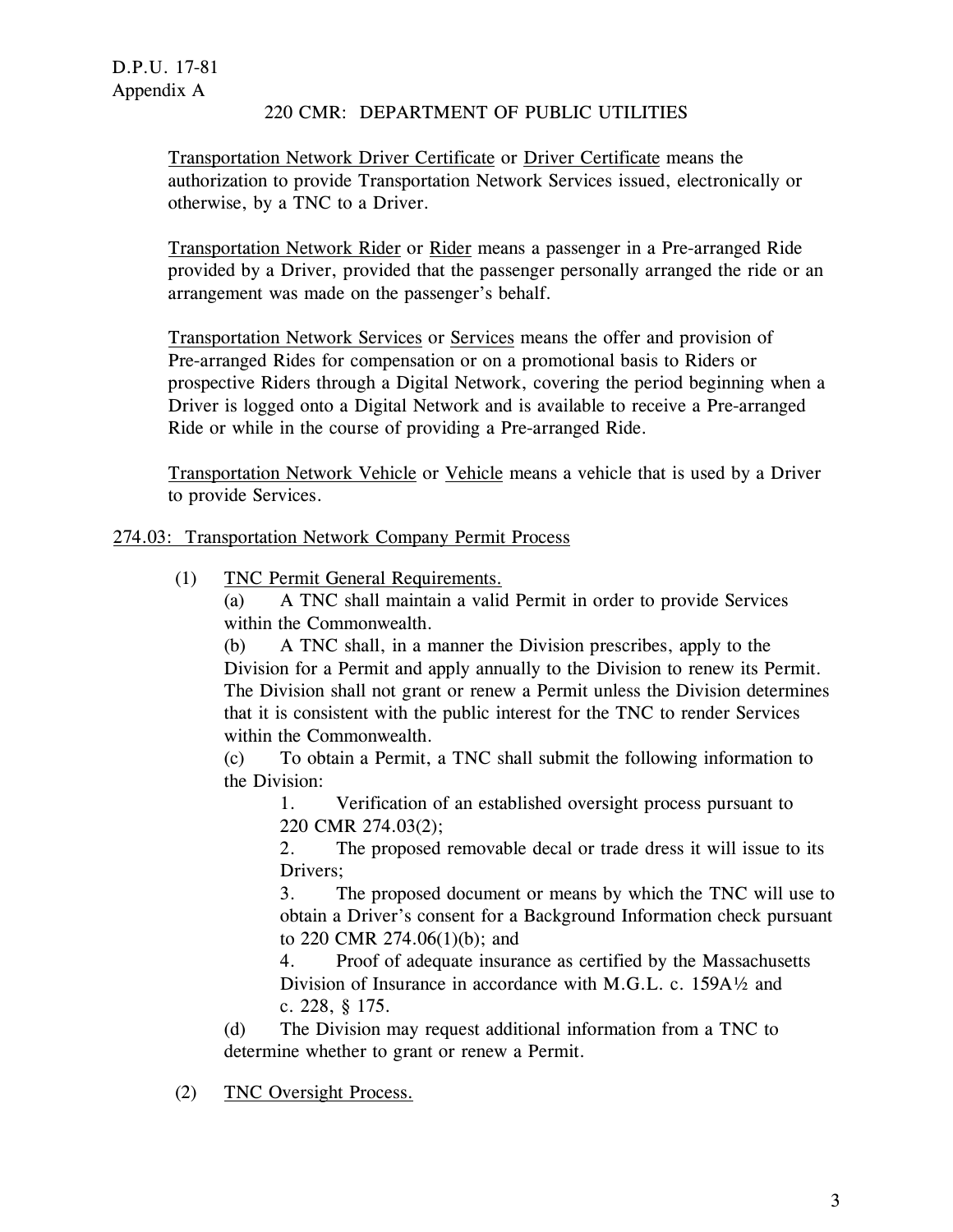Consistent with the public interest of the Commonwealth, a TNC shall have an oversight process in place to:

(a) Conduct Driver background checks in accordance with 220 CMR 274.06;

(b) Ensure the safe pickup, transfer, and delivery of all Riders;

(c) Ensure that its Drivers comply with 220 CMR 274.07 and 220 CMR 274.09;

(d) Maintain a 24 hour toll-free customer service hotline, online webpage, and functionality within its Digital Network to respond to questions and complaints;

(e) Ensure the security, protection, and privacy of Driver and Rider personal or private information in accordance with M.G.L. c. 93H, 201 CMR 17.00, and 220 CMR 274.10;

(f) Ensure that the TNC and its Drivers do not discriminate against Riders or potential Riders with special needs or disabilities, which shall include but not be limited to ensuring that there are no additional charges or increased fares and that wheelchairs and service animals are accommodated;

(g) Comply with the insurance requirements of G.L. c. 175,  $\S$  228 and 220 CMR 274.09;

(h) Ensure that its Drivers' Vehicle(s) are in compliance with M.G.L. c. 90, § 7A;

(i) Ensure that their Digital Network displays a clear and conspicuous total cost and price structure of each Ride before the Ride commences;

(j) Prohibit the use of excessive minimum or base rates;

(k) Ensure that its Drivers pay tolls at the commercial rate while providing Services;

(l) Ensure that its Drivers maintain a valid Driver Certificate; and

(m) Maintain a roster of Drivers who provide Services, which shall be updated monthly.

# 274.04: Transportation Network Driver Requirements

- (1) To provide Services, a Driver must:
	- (a) Be at least 21 years of age;
	- (b) Have a valid Clearance Certificate;
	- (c) Have a valid Driver Certificate;

(d) Have access to a Vehicle registered in the Commonwealth and inspected pursuant to M.G.L. c. 90, § 7A, or access to a Vehicle registered in another state that complies with the inspection requirements of that state; and

(e) Comply with RMV rules and regulations promulgated pursuant to M.G.L. c. 90, § 7A.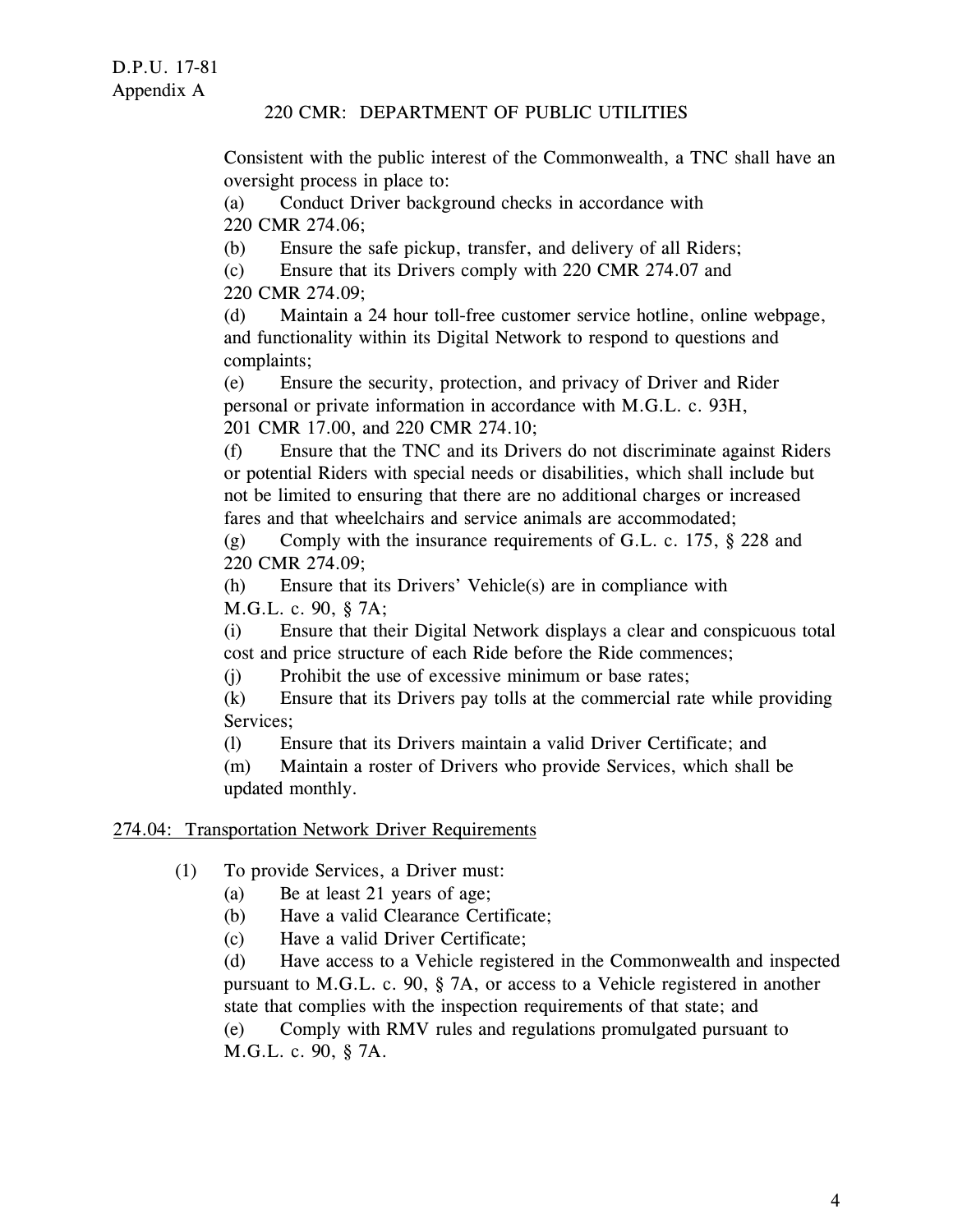(2) A Driver shall only provide Rides through a Digital Network and shall not otherwise solicit, accept, arrange or provide Services through street hails, cruising or street solicitations.

# 274.05: Transportation Network Driver Certificate

(1) A Driver shall not provide Services unless the Driver has been issued a valid Driver Certificate.

(2) A TNC shall not issue a Driver Certificate to a Driver unless the TNC verifies that the Driver has:

- (a) A valid TNC background check pursuant  $220 \text{ CMR } 274.06(2)$ ;
- (b) A valid Clearance Certificate pursuant to 220 CMR 274.06(3)(c);
- (c) Adequate automobile insurance pursuant M.G.L. c. 175, § 228; and

(d) Complied with the motor vehicle requirements set forth in

220 CMR 274.08.

# (3) The Driver Certificate shall include:

- (a) Driver's Legal Name;
- (b) Up-to-date facial image of the Driver; and
- (c) Registration number of the Vehicle in use.

(4) A Driver shall post their Driver Certificate, issued by the TNC for which the Driver is providing Services at the time of a Pre-arranged Ride, in the Vehicle so that it is clearly visible to the Rider while Services are provided.

#### 274.06: Transportation Network Driver Background Check

(1) Driver Background Check Process.

(a) To provide Services, each Driver must successfully complete a two-part background check and not be otherwise deemed unsuitable. The first background check shall be completed by a TNC pursuant to 220 CMR 274.06(2) and the second background check shall be completed by the Division pursuant to 220 CMR 274.06(3).

(b) Prior to the Division background check, a TNC shall obtain a Driver's consent, consistent with 803 CMR 2.00, for the Division to conduct a background check of the Background Information of a Driver.

(c) After obtaining a Driver's consent for a background check of their Background Information, a TNC shall submit the following Driver information to the Division:

- 1. Legal First Name;
- 2. Legal Middle Name;
- 3. Legal Last Name;
- 4. Former Name(s);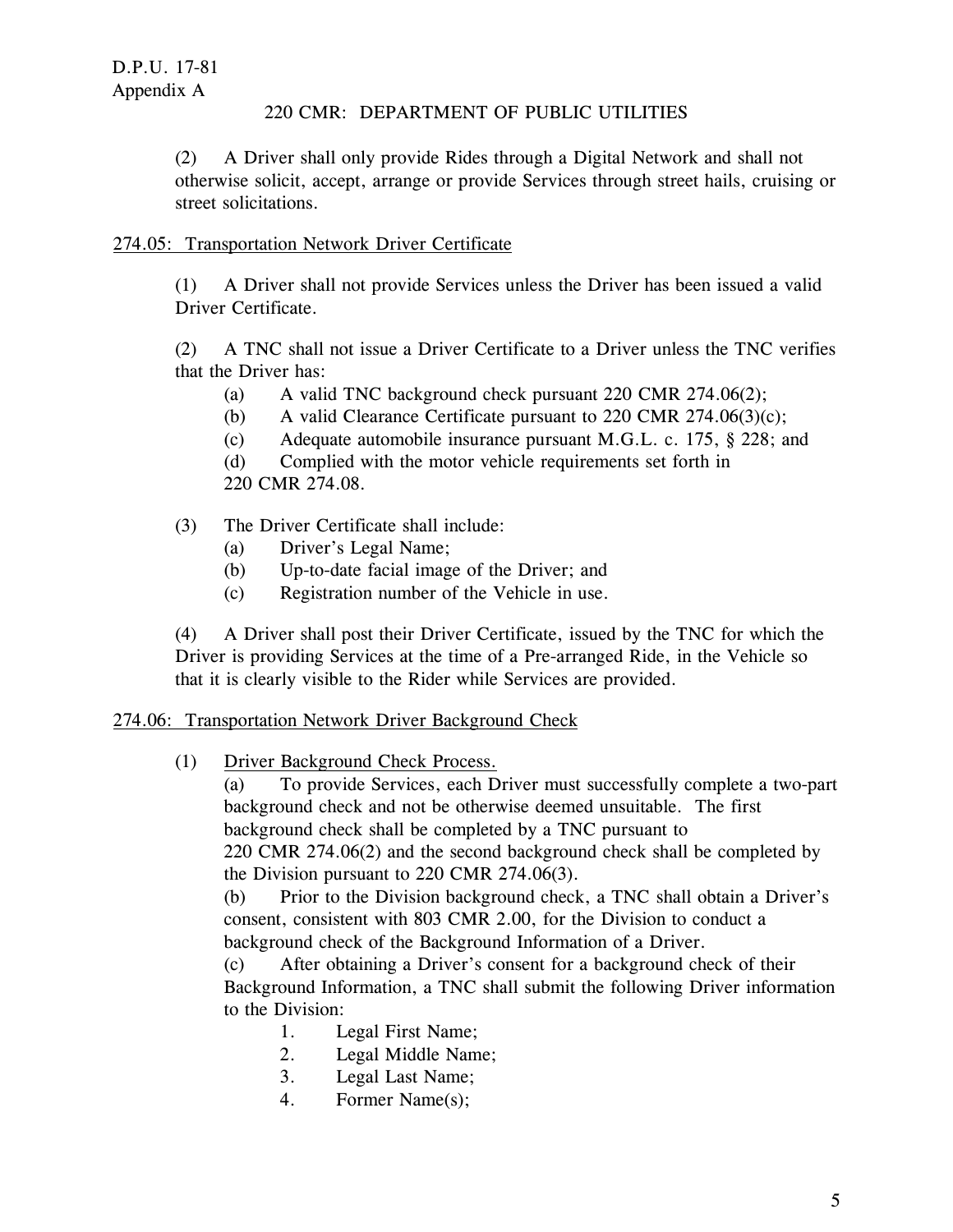- 5. Current Address;
- 6. Place of Birth (City and State);
- 7. Driver's License Number;
- 8. Driver's License State;
- 9. Date of Birth;
- 10. Last Six Digits of Social Security Number;
- 11. Electronic Mail Address; and

12. A Driver's consent, consistent with 803 CMR 2.00, to conduct a background check.

(d) If the two-part background check does not reveal a condition provided for pursuant to 220 CMR 274.19 and a Driver is not otherwise deemed unsuitable to provide Services, the Division shall issue a Clearance Certificate to the Driver and to each relevant TNC(s).

(2) TNC Background Check.

(a) A nationwide background check shall be conducted by a TNC and include a review of the following:

1. A multi-state/multi-jurisdictional criminal records locator or other similar commercial nationwide database with identity validation;

2. U.S. Department of Justice National Sex Offender Public website; and

3. A multi-state/multi-jurisdictional motor vehicle records locator or other similar commercial nationwide database with vehicle validation.

(b) A TNC shall conduct the nationwide background check not less than once every six months.

(c) If a TNC learns of and verifies a Driver's arrest for a crime or a citation for a driving infraction that would disqualify a Driver pursuant 220 CMR 274.19 from providing Services or render a Driver unsuitable pursuant the TNC's internal suitability requirements, the TNC shall immediately suspend or terminate the Driver's access to its Digital Network and immediately notify both the Driver and the Division.

(d) In addition to the requirements enumerated in 220 CMR 274.06(2), nothing shall prohibit a TNC from maintaining internal Driver background check and suitability requirements.

(3) Division Background Check.

(a) A statewide background check shall be conducted by the Division and shall include a review of the Background Information of a Driver to determine whether the Driver has any condition provided for pursuant to 220 CMR 274.19. If the Driver has any such condition, the Division will issue a negative determination of suitability to the Driver and relevant  $TNC(s)$ .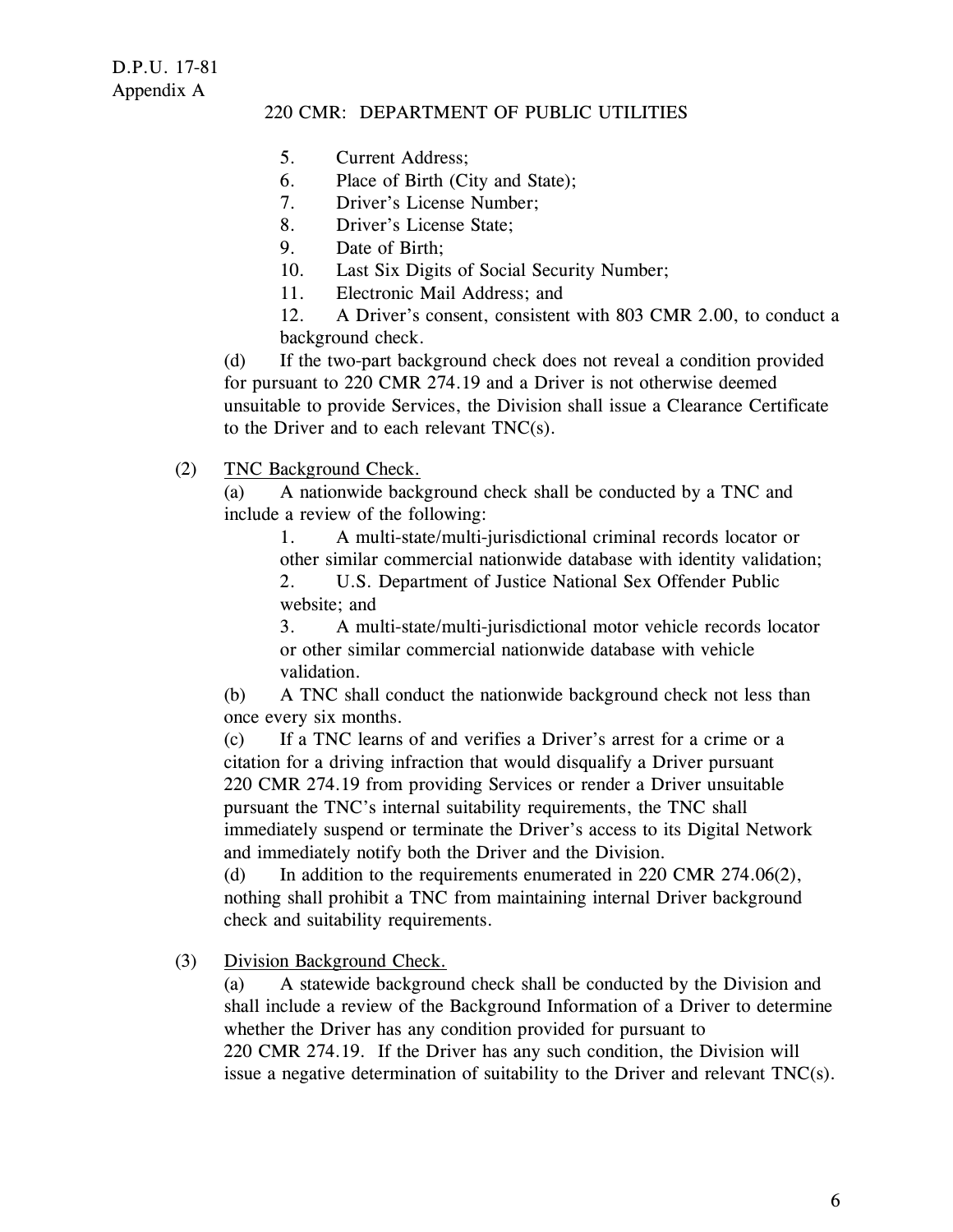(b) The Division may also issue a negative determination of suitability if the statewide background check or any other reliable information demonstrates that a Driver:

1. Made an intentional or knowingly false statement on an application to provide transportation services; or

2. Acted or is likely to act in a manner that has or may result in jeopardy to the health, safety, or welfare of any person.

(c) The Division shall issue a Clearance Certificate to a Driver that has not been disqualified pursuant to 220 CMR 274.06(2) or (3).

(d) If the Division learns of and verifies a Driver's arrest for a crime or a Driver's citation for a driving infraction that would render the Driver unsuitable to provide Services pursuant to 220 CMR 274.06(3), the Division shall immediately suspend or revoke the Driver's Clearance Certificate and notify the relevant  $TNC(s)$ . If having been so notified, the  $TNC(s)$  shall immediately suspend or revoke the Driver's access to its Digital Network until the Division determines otherwise.

(e) The Division shall conduct the background check pursuant to 220 CMR 274.06(3) not less than once annually.

# 274.07: Hours of Service

(1) A Driver shall not offer or provide Services for more than 12 consecutive hours.

(2) If a Driver is logged in to a Digital Network, the Driver will be presumed to be offering or providing Services.

(3) A TNC shall adopt a policy designed to ensure that, after 16 cumulative hours logged into the Digital Network in a calendar day, the Driver shall log out of the Digital Network for not less than eight consecutive hours. For purposes of this provision, a Driver will not be presumed to have logged into the Digital Network if the login period does not exceed five minutes. The TNC shall enforce this policy through appropriate monitoring of available data and administration of disciplinary actions.

(4) A TNC shall adopt a policy designed to ensure that no Driver is logged in to the Digital Network for more than 70 hours in a consecutive seven-day period. The TNC shall enforce this policy through appropriate monitoring of available data and administration of disciplinary actions. The TNC shall file the policy and any changes or updates with the Division.

(5) Any Driver found by a TNC to have violated any requirement set forth in 220 CMR 274.07 shall be disconnected from the TNC's Digital Network for a period of not less than 24 consecutive hours.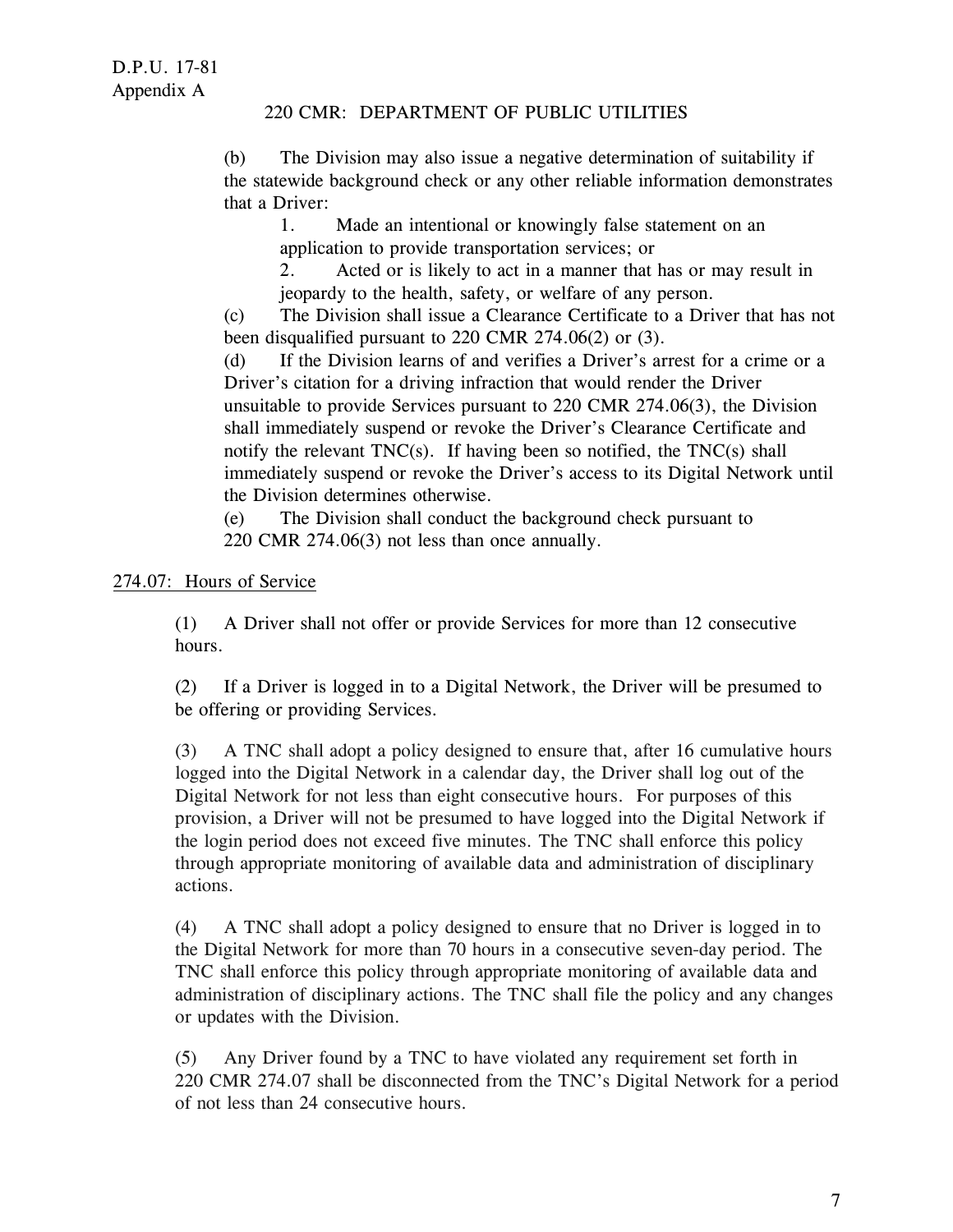#### 274.08: Motor Vehicle Requirements

(1) A TNC shall issue a Division-approved removable decal or a trade dress to a Driver before the Driver provides Services. The Driver shall apply the removable decal or trade dress to the front and back panels of the Vehicle at all times while the Vehicle is used to provide Services. The removable decal or trade dress must be reflective, illuminated, or otherwise visible at night or in low-light environments.

(2) A Driver who ceases to be certified to provide Services for any reason shall return the decal or trade dress to the respective TNC within 14 days, in a manner prescribed by the TNC.

(3) Every Vehicle shall receive an annual inspection pursuant to M.G.L. c. 90, § 7A or registered in another state that complies with the inspection requirements of that state.

(4) Every Vehicle shall comply with the insurance requirements set forth in M.G.L. c. 175, § 228.

# 274.09: Insurance

(1) Proof of adequate insurance as certified by the Massachusetts' Division of Insurance, in accordance with M.G.L. c. 159A½ and c. 228, § 175, shall be required prior to a TNC receiving a Permit from the Department. Upon receipt of a Permit, and before a Driver can provide Services, a TNC shall clearly and conspicuously provide a Driver the following disclosures:

(a) A statement that the Driver's own automobile insurance policy might not provide coverage while the Driver provides Services.

(b) A statement of the automobile insurance coverage the TNC provides, including the types of coverage and the limits for each coverage, in each circumstance:

1. A Driver logged onto the Digital Network and available to receive transportation requests, but not engaged in a Pre-arranged Ride;

2. A Driver engaged in a Pre-arranged Ride; and

3. A Driver not logged onto the Digital Network nor engaged in a Pre-arranged Ride.

(2) Within seven days of receiving a Driver Certificate, a Driver shall disclose to the automobile insurance carrier, whose coverage applies to the Vehicle(s) used by the Driver to provide Services, that the Vehicle is used to provide Services.

#### 274.10: Data Protection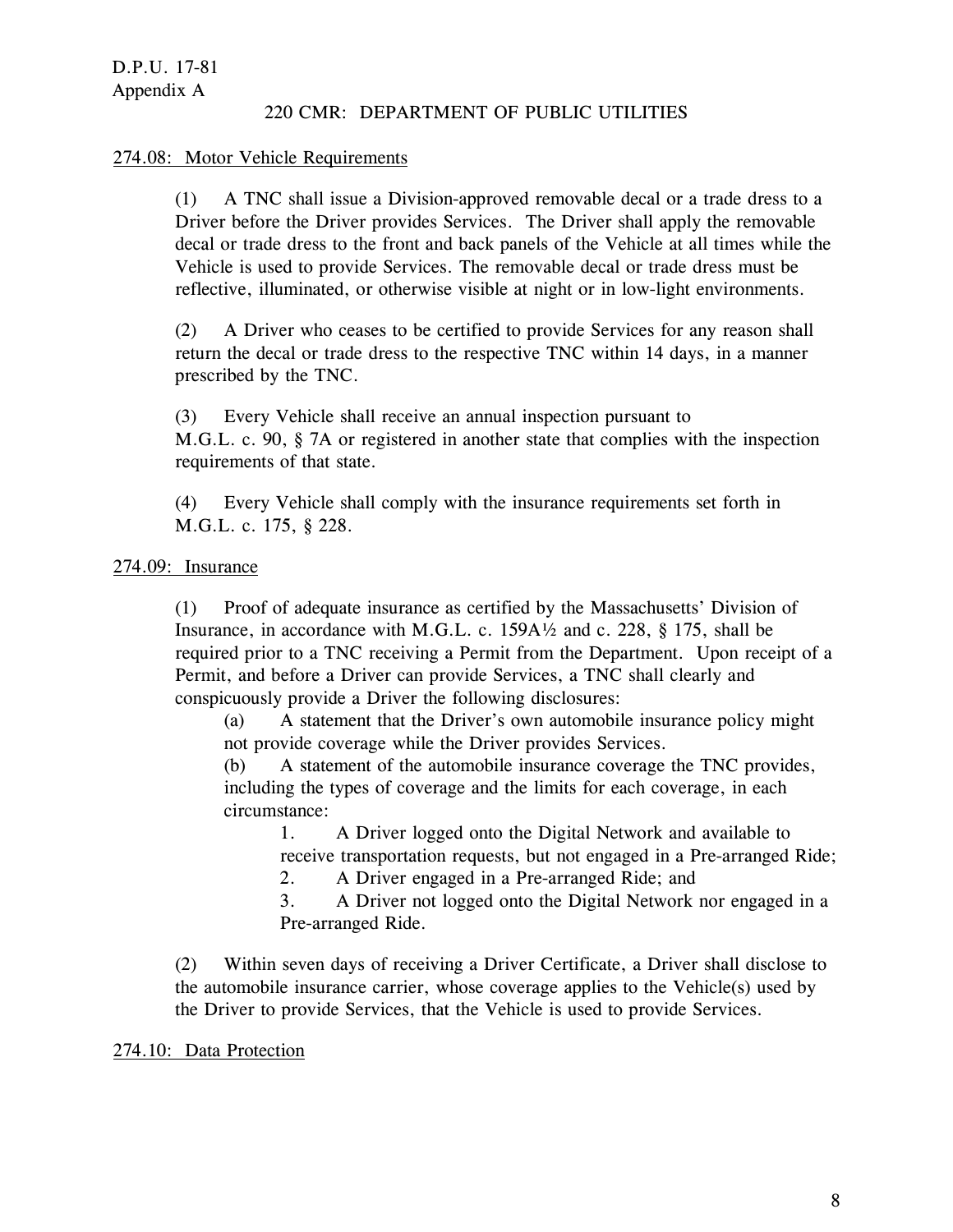(1) A TNC shall protect from unauthorized disclosure any and all personal or private Rider or Driver information or data in its possession, including but not limited to:

- (a) Name;
- (b) Phone number;
- (c) Address;
- (d) Electronic mail address;
- (e) Form and method of payment; and

(f) Global Positioning System (GPS) coordinates of a Pre-arranged Ride and for any time thereafter.

(2) A TNC shall comply with the requirements of M.G.L. c. 93H and 201 CMR 17.00.

(3) A TNC shall not provide personal or private information of a Rider or Driver to a third-party without prior express consent of the Rider or Driver.

(4) A TNC shall maintain a policy that prohibits its employees and Drivers from accessing Rider or Driver personal or private information or data except for a legitimate, necessary business purpose.

# 274.11: Record Maintenance and Retention

(1) A TNC shall maintain true and correct records. A TNC shall maintain such records in accordance with generally accepted accounting principles (GAAP), unless otherwise agreed to by the Division. A TNC, or third-party on behalf of a TNC, may maintain records in electronic format, provided that copies can be reproduced in their original format.

(2) The following records shall, at a minimum, be maintained during a Driver's period of service and for one year thereafter:

(a) A Driver's application submitted to the TNC; and

(b) The disclosures provided to the Driver within the Driver's terms of service, including the Driver's acknowledgement of said terms.

(3) The following records shall be maintained for a period of not less than three years:

- (a) The following data for each Pre-arranged Ride:
	- 1. Driver's Vehicle registration number;
	- 2. Identity of Driver;
	- 3. Identity of Rider;
	- 4. Date and time of Ride;
	- 5. City or Town where Ride originated;
	- 6. Destination address;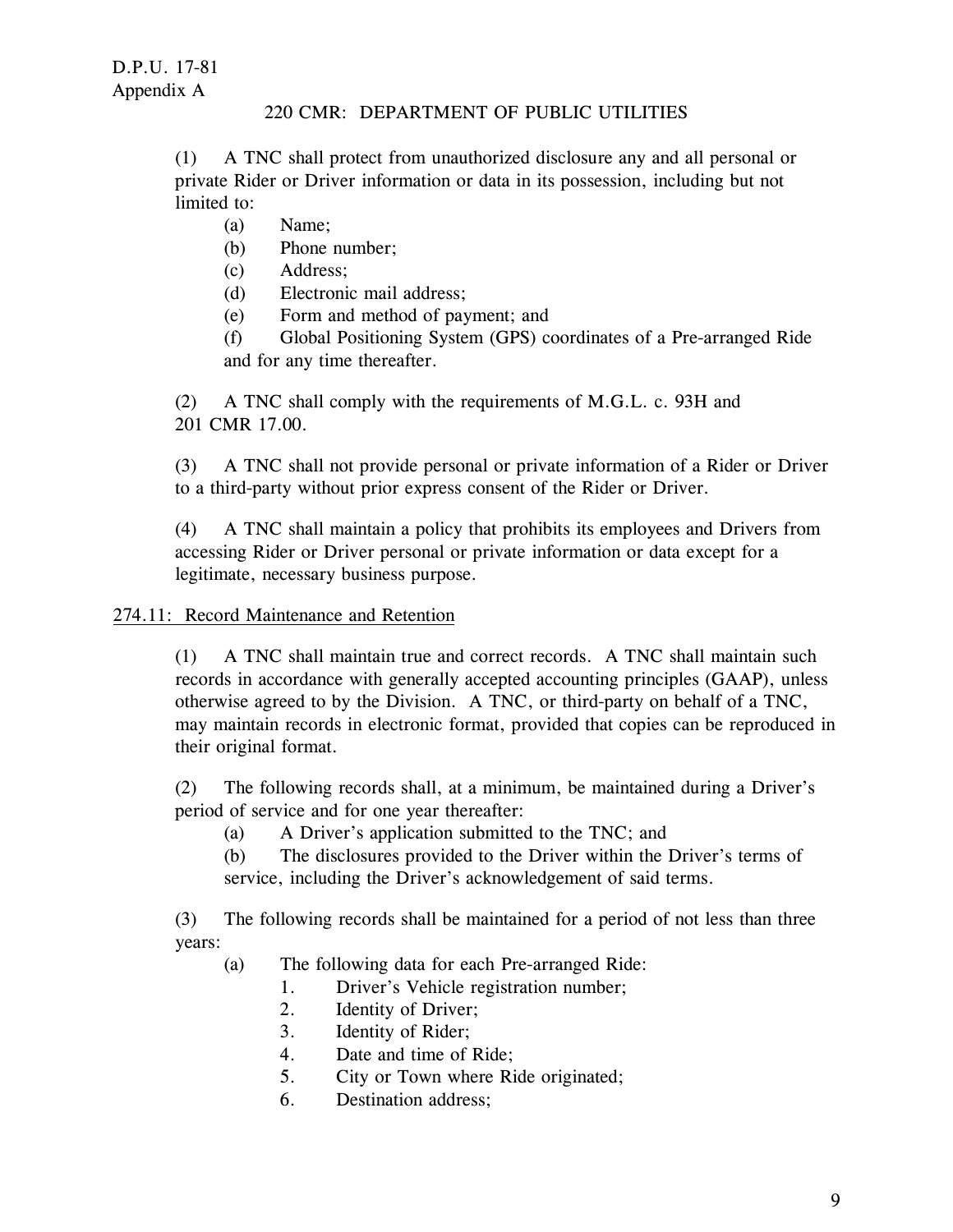- 7. Date and time of drop-off; and
- 8. Method of payment;

(b) An up-to-date roster of Drivers authorized to provide Services, which shall include but not be limited to Driver information enumerated in 220 CMR 274.06(1)(c);

(c) Records pertaining to accessibility of Rides, including but not limited to:

1. Each Rider accommodated pursuant to 220 CMR 274.03(2)(f);

2. A Driver's refusal to transport a Rider or potential Rider after the Driver and Rider or potential Rider were matched; and

3. The monthly average price of Rides that accommodate individuals with special needs or disabilities; and

4. Records pertaining to the price and base rate of Pre-arranged Rides.

(4) The following records shall be maintained for a period of not less than seven years:

(a) Any suspension or revocation of a Driver Certificate, or any

disciplinary actions taken against a Driver, and the reason(s) therefore;

(b) Incidents and complaints reported to a TNC relative to a Driver or Rider, including but not limited to:

- 1. Specific nature of the incident or complaint;
- 2. Date and Time;
- 3. Trip origin, route, and drop-off location;
- 4. Name of Driver;
- 5. Name of Rider; and
- 6. Actions taken and resolution; and

(c) Results of each Driver background check pursuant to 220 CMR 274.06(2).

# 274.12: Reporting Requirements

(1) Pursuant to St. 2016, c. 187, § 8(b), by February 1<sup>st</sup> of each calendar year, a TNC shall submit to the Division a report for the number of Rides from the previous calendar year. The report shall include a clear and concise statement of the specific city or town where each Ride originated.

(2) Pursuant to M.G.L. c. 25, § 23(b), by March  $31<sup>st</sup>$  of each calendar year, a TNC shall report to the Division its intrastate operating revenues for the previous calendar year. A TNC's intrastate operating revenue shall include but not be limited to any Rider picked up at an airport, train station, bus terminal, or any other kind of port. If a TNC fails to report its intrastate operating revenues to the Division by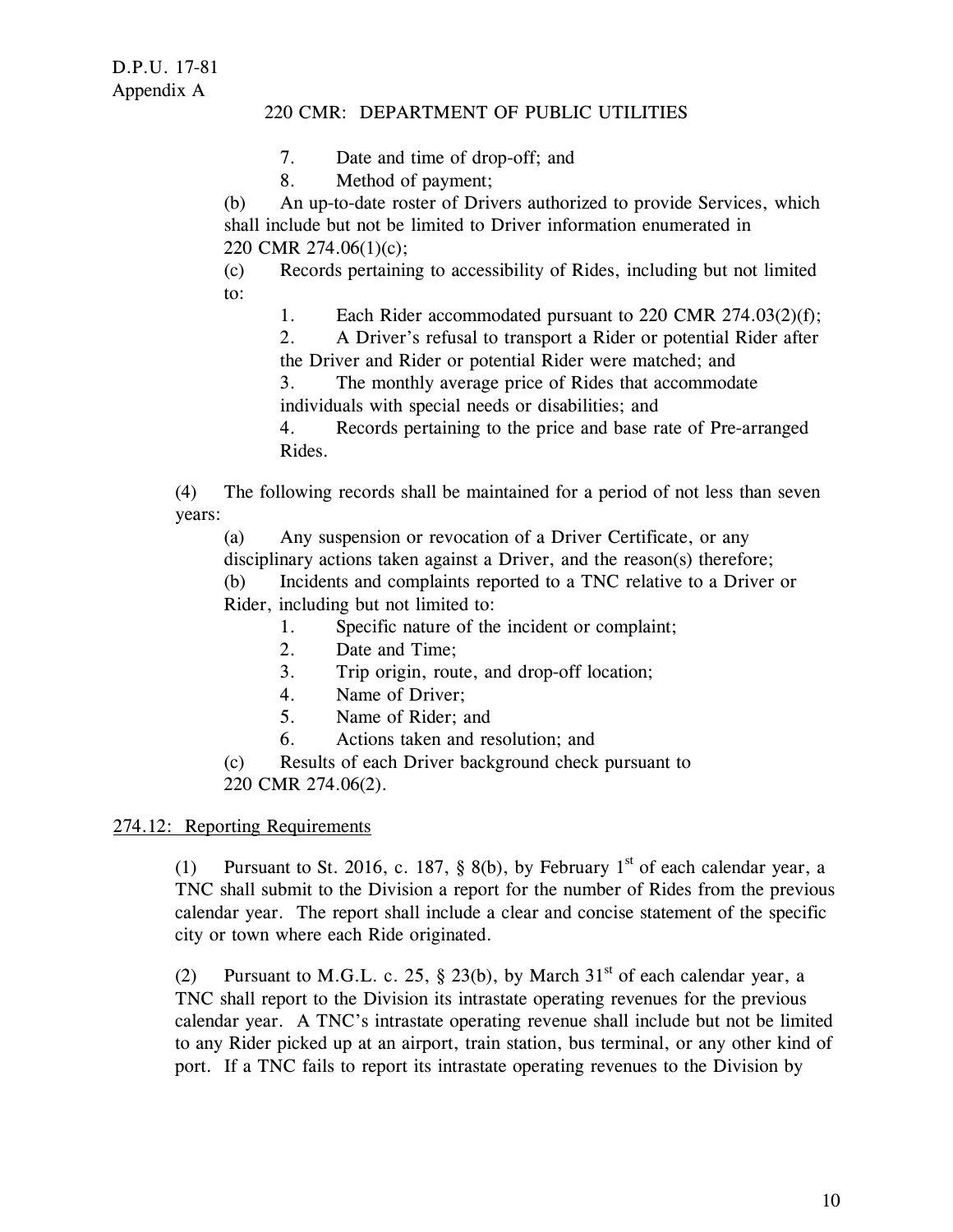March  $31<sup>st</sup>$  of each calendar year, the Division may estimate a TNC's intrastate operating revenues.

(3) A TNC shall provide to the Division a detailed monthly accounting of all complaints received pursuant to M.G.L. c. 159A $\frac{1}{2}$ , § 3(c)(viii).

(4) A TNC shall immediately notify the Division upon receipt of information that a Driver utilizing its Digital Network violated any aspect of M.G.L. c. 159A½ or 220 CMR 274.00.

(5) A TNC shall immediately provide the Division with any incidents or complaints related to a violation of M.G.L. c. 93H, 201 CMR 17.00, or 220 CMR 274.10 by the TNC, its employee(s), or a third-party on behalf of a TNC. The information the TNC provides the Division shall include, but not be limited to:

- (a) Specific nature of incident or complaint;
- (b) Date and time of incident or complaint;
- (c) Name of employee(s) or third-party vendor(s) directly involved;
- (d) Name of Driver(s) and Rider(s); and
- (e) Actions taken and resolution.

(6) Within 30 days of a violation of either M.G.L. c. 93H or 201 CMR 17.00, a TNC shall verify with the Division that it has fulfilled the appropriate notification requirements pursuant to M.G.L. c. 93H, § 3.

# 274.13: Inspection and Audit

(1) For the purpose of verifying that a TNC is in compliance with the requirements of M.G.L. c. 159A½ and 220 CMR 274.00, the Division may inspect a sample of records that the TNC is required to maintain. If, after this initial review, the Division has reasonable basis to conclude that the TNC is not in compliance with 220 CMR 274.00, the Division may, upon reasonable notice, conduct a supplemental audit of records.

(2) In response to a complaint or incident, the Division may inspect any and all of the TNC's records related to the complaint or incident at issue.

(3) The Division shall quarterly audit records relating to 220 CMR 274.06(2) and Driver certification by a TNC.

(4) Within ten days of receiving a request from the Division pursuant to 220 CMR 274.13, the TNC shall transmit requested records to the Division via a secure delivery method, which may include use of encryption security.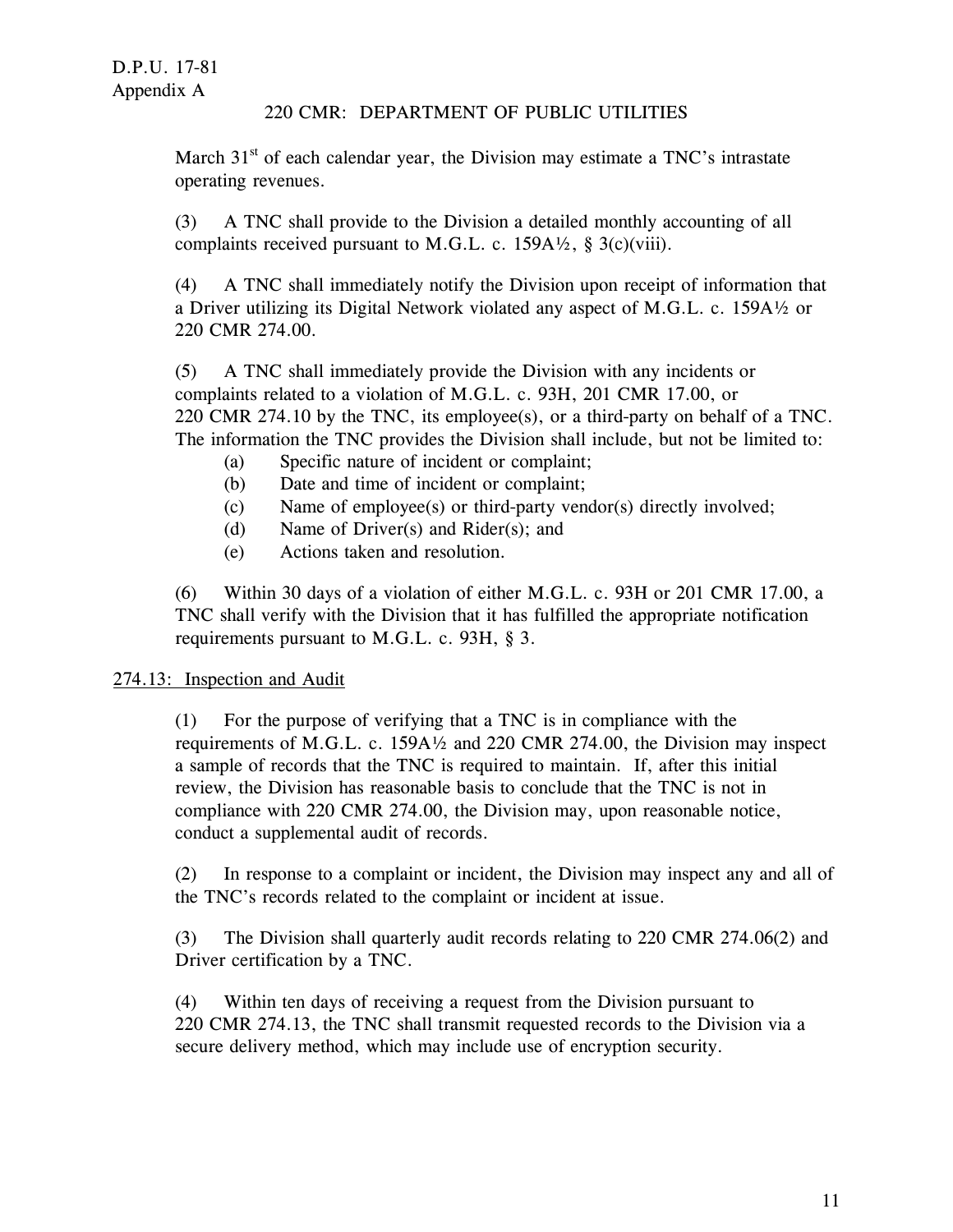(5) If a Division audit is conducted by an agreed upon third-party, the expenses of the examination shall be borne and paid by the TNC that is under examination.

# 274.14: Enforcement

(1) If a Driver is cited for a violation for 220 CMR 274.08(1) or (2), the Division shall impose a \$500 fine on each respective TNC for which the Driver provides Services.

(2) If a TNC is found in violation of M.G.L. c. 159A½ or 220 CMR 274.00, the Division shall take appropriate enforcement action it deems necessary, including but not limited:

- (a) Abstaining from issuing Clearance Certificates;
- (b) Suspending, revoking, or denying renewal of a Permit; and
- (c) Issuing monetary penalties.

(3) In determining the amount of any monetary penalty, the Division shall consider, without limitation:

(a) The size of the TNC based on the TNC's intrastate operating revenues for the previous calendar year, which shall include but not be limited to a Rider picked up at an airport, train station, bus terminal, or any kind of port;

(b) The gravity of violation, which shall include but not be limited to the degree of the TNC's compliance with payment of tolls at the commercial rate pursuant to 220 CMR 274.03(2)(k);

(c) The degree to which the TNC exercised good faith in attempting to achieve compliance or to remedy non-compliance; and

(d) Any previous violations by the TNC cited by the Division.

# 274.15: Appeals

(1) If the Division suspends or revokes a Driver's Clearance Certificate pursuant to 220 CMR 274.06(3), said Driver shall have a right of appeal to the Division. A Driver aggrieved by a final order or decision of the Division shall have a right of appeal to Superior Court.

(2) Prior to taking any enforcement action pursuant to 220 CMR 274.14(2), the Division shall first provide a TNC notice and an opportunity for hearing. A TNC aggrieved by a final order or decision of the Division shall have a right of appeal to the Commission of the Department.

(3) Any claim of appeal, to the Division or the Commission of the Department, shall be submitted within 30 days from the date of the receipt of the decision for which the party is aggrieved and in a manner the Division prescribes. The claim of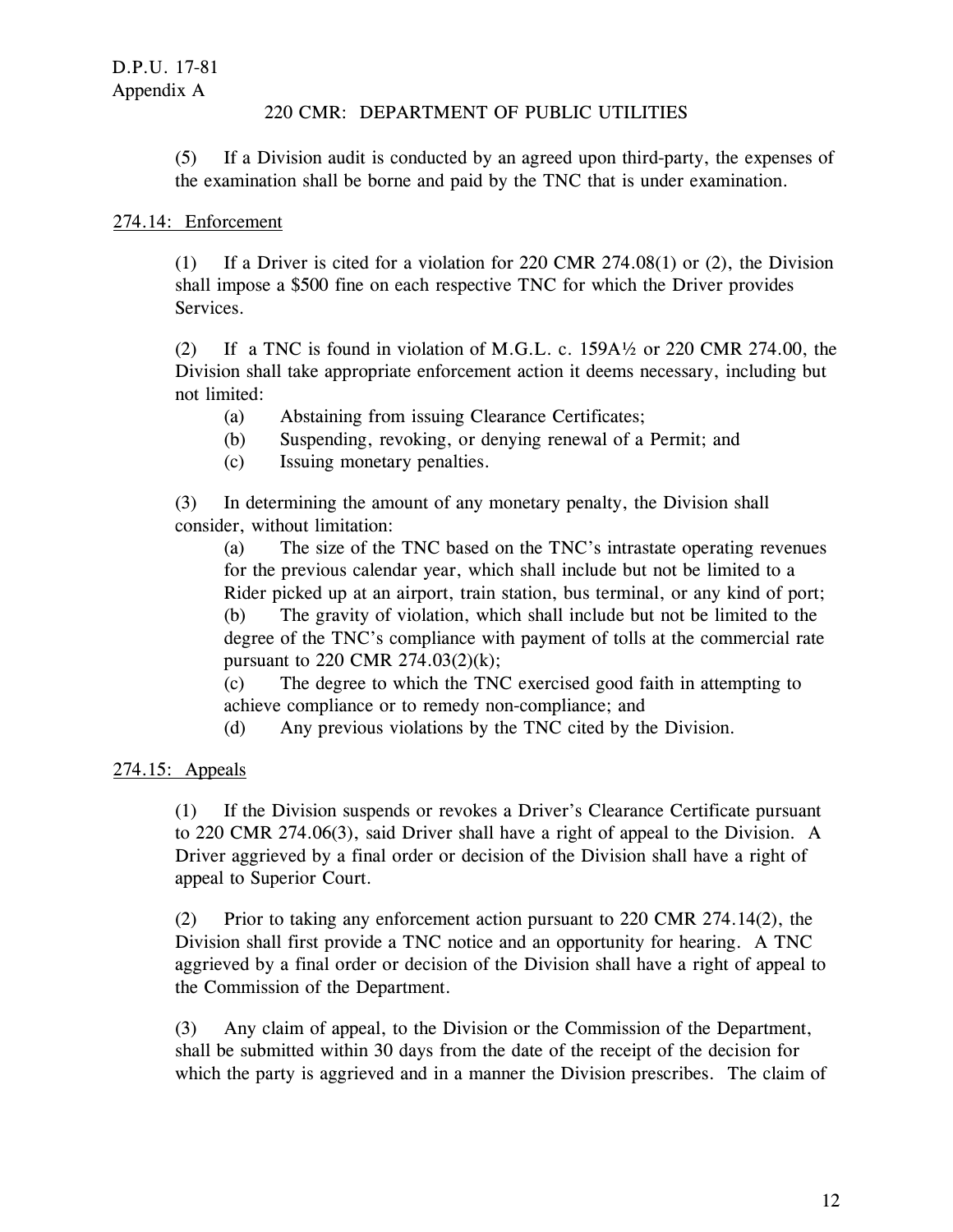appeal shall specifically set forth the grounds upon which the appellant claims to be aggrieved by the decision.

(4) The burden of proof shall be on the appellant to demonstrate that a decision should be modified or vacated.

(5) A Driver or TNC aggrieved by a final order or decision may appeal for judicial review in the Superior Court within 30 days after receipt of such order or decision. Any proceedings in the Superior Court shall, insofar as applicable, be governed by G.L. c. 30A, § 14, and may be instituted in the Superior Court for the county:

- (a) Where the parties or any one of the parties reside or have their principal place of business within the Commonwealth;
- (b) Where the Division has its principal place of business; or
- (c) Suffolk.

(6) An appeal by an aggrieved party of a decision shall, unless otherwise ordered by the Division, Commission of the Department, or a Court of competent jurisdiction, not operate as a stay of the decision.

# 274.16: Notice

Any notice sent to the physical or electronic mail address that the Division has on file for a party shall constitute prima facie evidence that the party received the notice.

# 274.17: Waiver

On its own motion, or for good cause shown, and not contrary to statute, the Department may waive any provision of 220 CMR 274.00.

#### 274.18: Severability

The provisions of 220 CMR 274.00 shall be deemed severable if any particular provision(s) is (are) rendered invalid by judicial determination or by statutory amendment.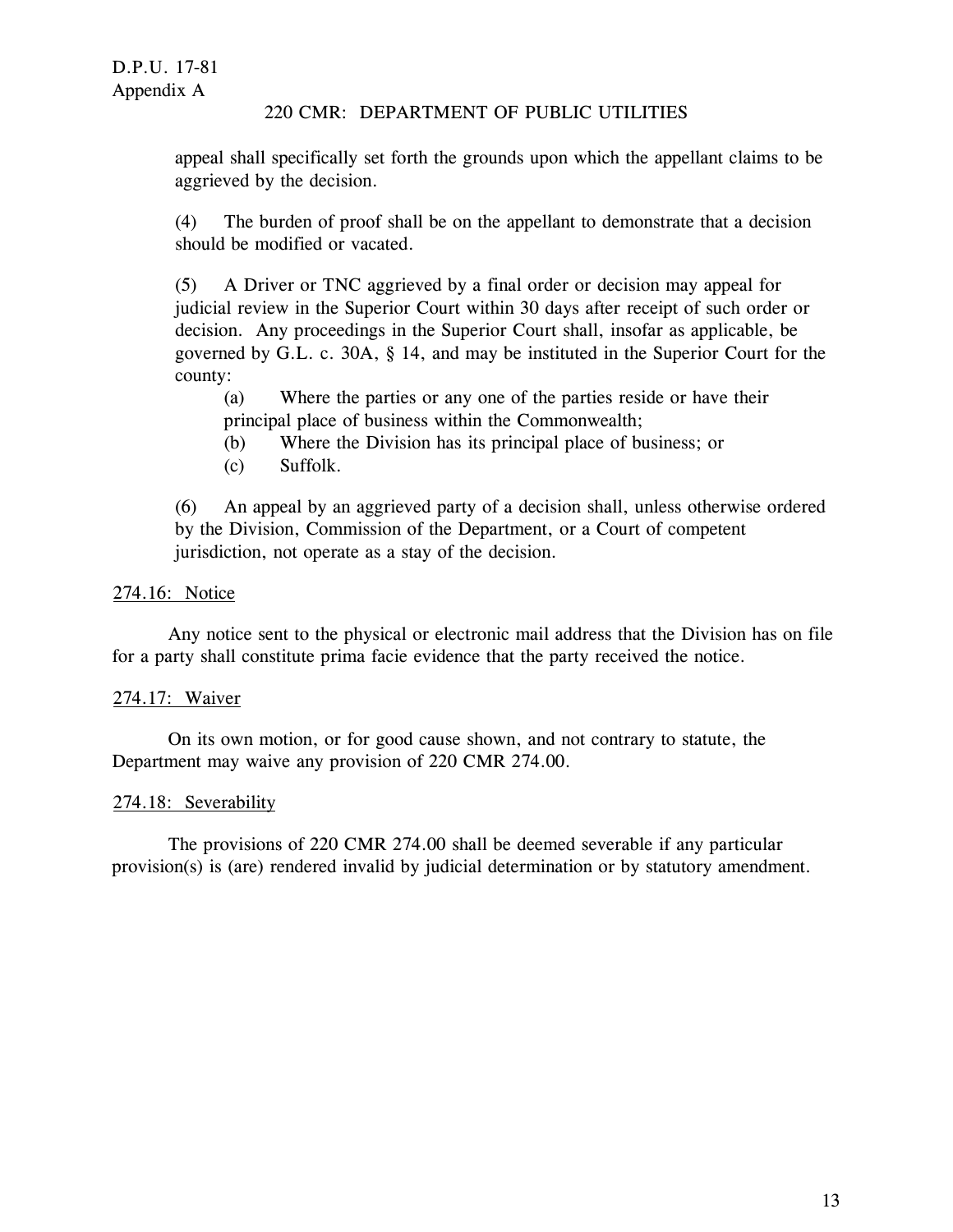# 274.19: Disqualifying Conditions

All of the offenses included in 220 CMR 274.19 are to be construed as including all violations of Massachusetts law or like/similar violation(s) of the law(s) of another state, the United States, a military, territorial or Native American tribal authority, or any other jurisdiction.

| <b>DISQUALIFYING CONDITIONS</b>            |                                                                                                                                                                                                  |  |  |
|--------------------------------------------|--------------------------------------------------------------------------------------------------------------------------------------------------------------------------------------------------|--|--|
|                                            |                                                                                                                                                                                                  |  |  |
|                                            | <b>Present Look Back Period</b>                                                                                                                                                                  |  |  |
| <b>Licensed Driver</b>                     |                                                                                                                                                                                                  |  |  |
| Definition                                 | If under 23 years of age, have not held a valid United States driver's<br>license for not less than three years; or<br>If 23 years of age or older, have not held a valid United States driver's |  |  |
|                                            | license for not less than one year.                                                                                                                                                              |  |  |
| <b>Open/Unresolved Cases</b>               |                                                                                                                                                                                                  |  |  |
| Definition                                 | Any outstanding or unresolved criminal proceedings, the disposition for<br>which would result in a negative determination of suitability.                                                        |  |  |
| <b>Open/Unresolved Warrants</b>            |                                                                                                                                                                                                  |  |  |
| Definition                                 | Any outstanding or unresolved warrant for arrest.                                                                                                                                                |  |  |
| <b>Open/Unresolved Driving Infractions</b> |                                                                                                                                                                                                  |  |  |
| Definition                                 | Any outstanding or unresolved driving infraction(s) that would result in a<br>negative determination of suitability.                                                                             |  |  |
|                                            |                                                                                                                                                                                                  |  |  |
|                                            |                                                                                                                                                                                                  |  |  |
|                                            | <b>Lifetime Look Back Period</b>                                                                                                                                                                 |  |  |
| <b>Felony Robbery</b>                      |                                                                                                                                                                                                  |  |  |
| Definition                                 | M.G.L. c. 265, § 17 (armed robbery).                                                                                                                                                             |  |  |
|                                            | M.G.L. c. 265, § 18 (assault to rob).                                                                                                                                                            |  |  |
|                                            | M.G.L. c. $265$ , $\S$ 19 (unarmed robbery).                                                                                                                                                     |  |  |
|                                            | M.G.L. c. 265, § 21 (stealing by confining or putting in fear).                                                                                                                                  |  |  |
|                                            | M.G.L. c. 265, § 21A (carjacking).                                                                                                                                                               |  |  |
|                                            | M.G.L. c. 266, § 14 (armed burglary).                                                                                                                                                            |  |  |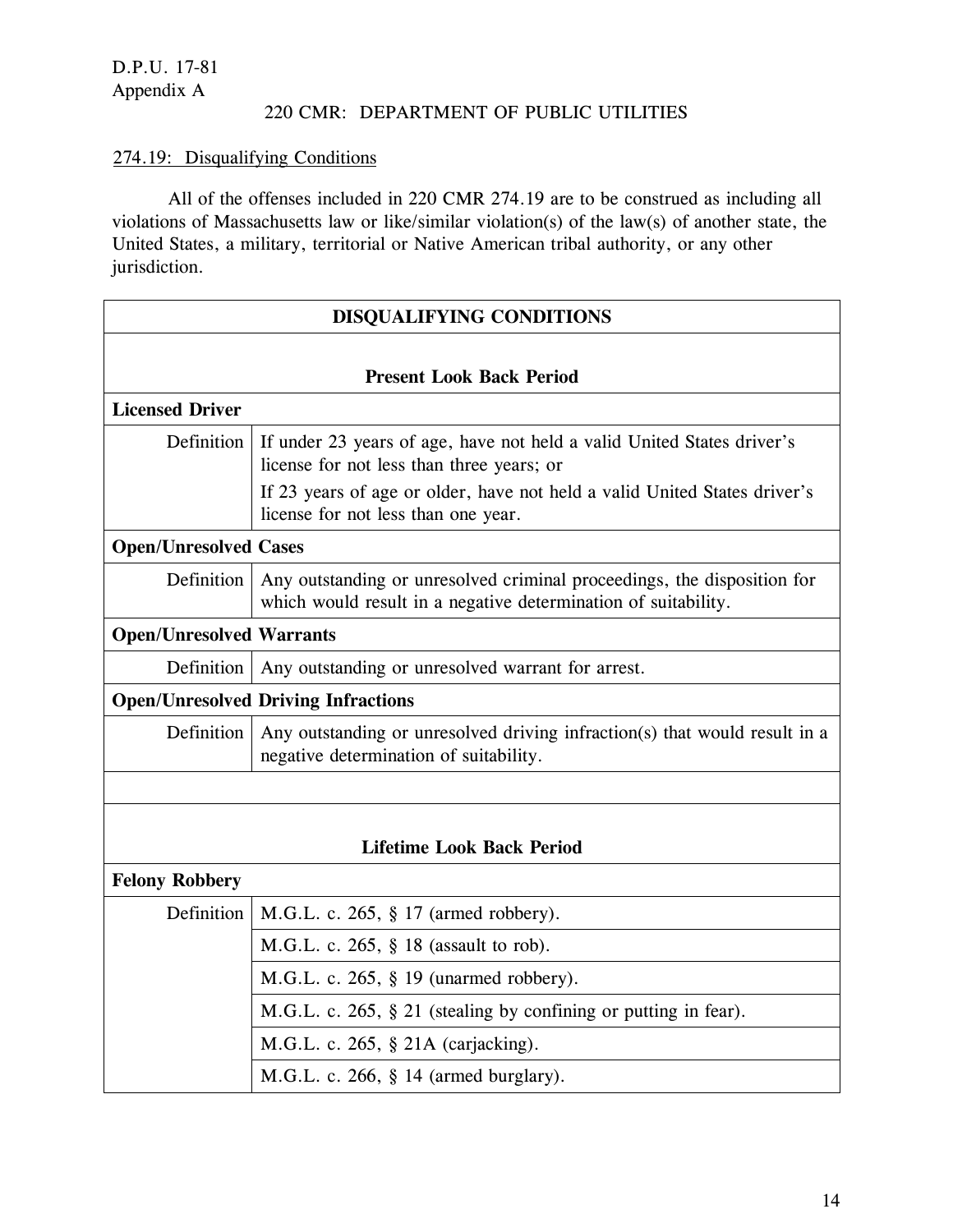Ï

# 220 CMR: DEPARTMENT OF PUBLIC UTILITIES

| Or attempt, solicitation, or conspiracy to commit these offenses, or being<br>an accessory thereto. |
|-----------------------------------------------------------------------------------------------------|
| Disposition $\vert$ Conviction or continuation without a finding (CWOF)                             |

| <b>Violent Crimes</b>            |                                                                                                                                |
|----------------------------------|--------------------------------------------------------------------------------------------------------------------------------|
| Definition                       | Any "violent crime," as defined in M.G.L. c. 140, § 121, that is<br>punishable by ten years or more in state prison            |
|                                  | (including attempt, solicitation, conspiracy, or accessory thereto).                                                           |
| Disposition                      | Conviction or CWOF                                                                                                             |
|                                  | Sex, Abuse, and Exploitation Offenses                                                                                          |
| Definition                       | Any "sex offense," as defined in M.G.L. c. 6, § 178C                                                                           |
|                                  | (including attempt, solicitation, conspiracy, or accessory thereto).                                                           |
|                                  | M.G.L. c. 265, § 13L (child endangerment).                                                                                     |
|                                  | M.G.L. c. 265, § 43 (stalking).                                                                                                |
|                                  | M.G.L. c. 265, § 43A (criminal harassment).                                                                                    |
|                                  | M.G.L. c. 272, § 6 (owner of place inducing or suffering person to<br>resort in such place for sexual intercourse).            |
|                                  | M.G.L. c. 272, § 7 (support from, or sharing, earnings of prostitute).                                                         |
|                                  | M.G.L. c. 272, § 8 (soliciting for prostitute).                                                                                |
|                                  | M.G.L. c. 272, § 12 (procuring person to practice, or enter a place for,<br>prostitution; employment office procuring person). |
|                                  | M.G.L. c. 272, § 13 (detaining, or drugging to detain, person in place<br>for prostitution).                                   |
|                                  | M.G.L. c. 272, § 16 (open and gross lewdness and lascivious behavior).                                                         |
|                                  | M.G.L. c. 272, § 53 (indecent exposure).                                                                                       |
|                                  | M.G.L. c. 272, § 53 (accosting or annoying another person).                                                                    |
|                                  | M.G.L. c. 272, § 53A (engaging in sexual conduct for a fee).                                                                   |
|                                  | M.G.L. c. 272, § 105 (upskirting).                                                                                             |
| Disposition                      | Conviction or CWOF                                                                                                             |
| <b>Sex Offender Registration</b> |                                                                                                                                |
| Definition                       | Required to register as sex offender.                                                                                          |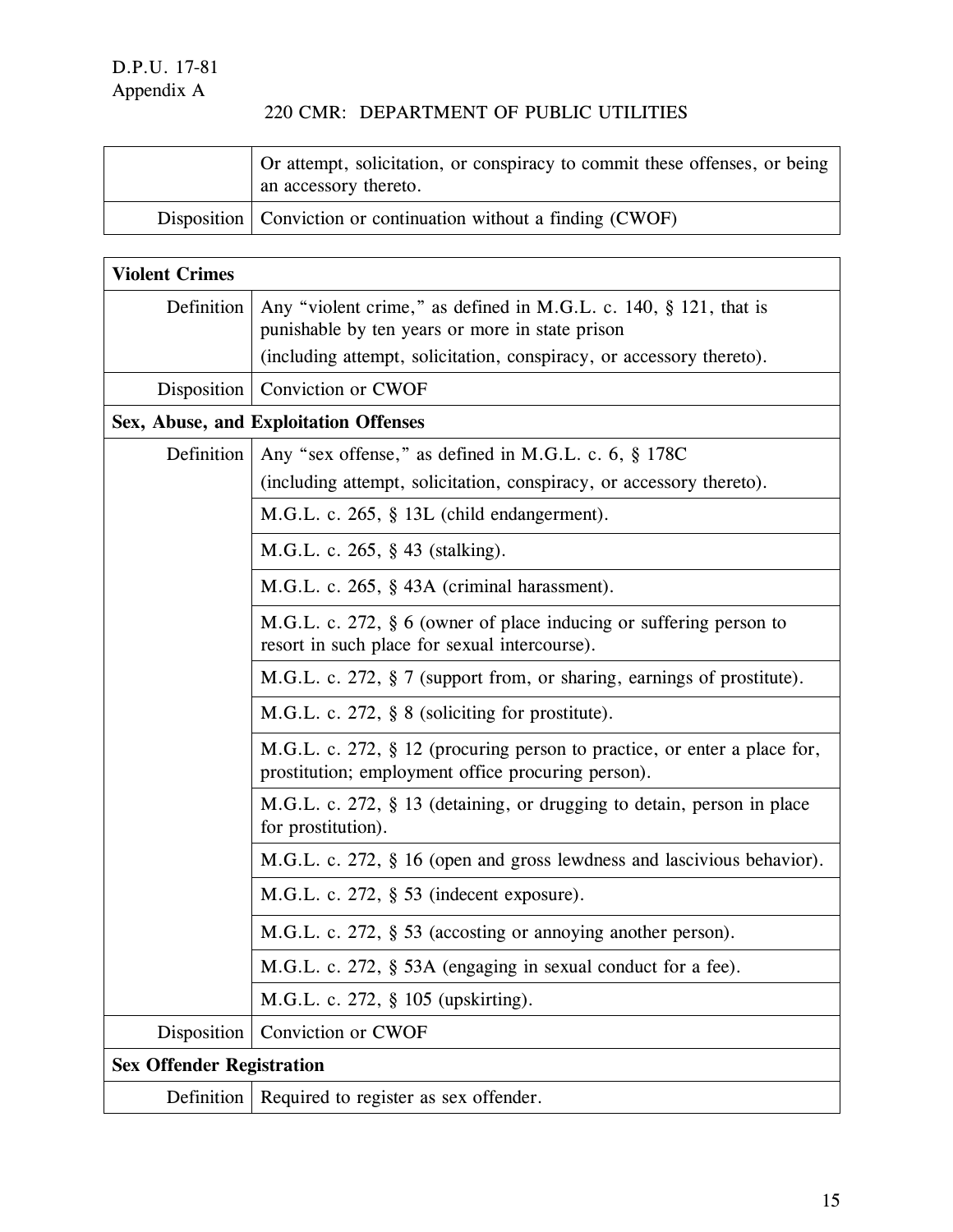|  | 220 CMR: DEPARTMENT OF PUBLIC UTILITIES |  |  |
|--|-----------------------------------------|--|--|
|--|-----------------------------------------|--|--|

| <b>Serious Bodily Injury Driving Offenses</b>                 |                                                                                                                                                                                          |
|---------------------------------------------------------------|------------------------------------------------------------------------------------------------------------------------------------------------------------------------------------------|
| Definition                                                    | M.G.L. c. 90, § 24(2)(a $\frac{1}{2}$ )(2) (leaving the scene of an accident causing<br>death).                                                                                          |
|                                                               | M.G.L. c. 90, § 24G (operating under the influence (OUI) motor vehicle<br>homicide).                                                                                                     |
|                                                               | M.G.L. c. 90, § 24L (OUI causing serious bodily injury).                                                                                                                                 |
|                                                               | M.G.L. c. 265, $\S$ 13 <sup>1</sup> / <sub>2</sub> (OUI manslaughter).                                                                                                                   |
| Disposition                                                   | Conviction or CWOF                                                                                                                                                                       |
| <b>Multiple Driving Offenses</b>                              |                                                                                                                                                                                          |
| Definition                                                    | Two or more convictions or CWOFs for any OUI, any leaving the scene<br>of personal injury or property damage, any offense under<br>M.G.L. c. 90, § 24(2)(a), or any combination thereof. |
| Disposition                                                   | Conviction or CWOF                                                                                                                                                                       |
| <b>Seven Year Look Back Period</b><br><b>Violent Crimes 2</b> |                                                                                                                                                                                          |
| Definition                                                    | Any "violent crime," as defined M.G.L. c. 140, § 121;                                                                                                                                    |
|                                                               | Any assault;                                                                                                                                                                             |
|                                                               | Any assault and battery;                                                                                                                                                                 |
|                                                               | Any threat to commit a crime;                                                                                                                                                            |
|                                                               | Any violation of a M.G.L. c. 209A order; or                                                                                                                                              |
|                                                               | Any crime involving the illegal use or possession of weapons.                                                                                                                            |
| Disposition                                                   | Conviction or CWOF                                                                                                                                                                       |
| <b>Felony Convictions</b>                                     |                                                                                                                                                                                          |
| Definition                                                    | Any offense with an available maximum penalty of more than two and<br>one-half years' imprisonment.                                                                                      |
| Disposition                                                   | Conviction                                                                                                                                                                               |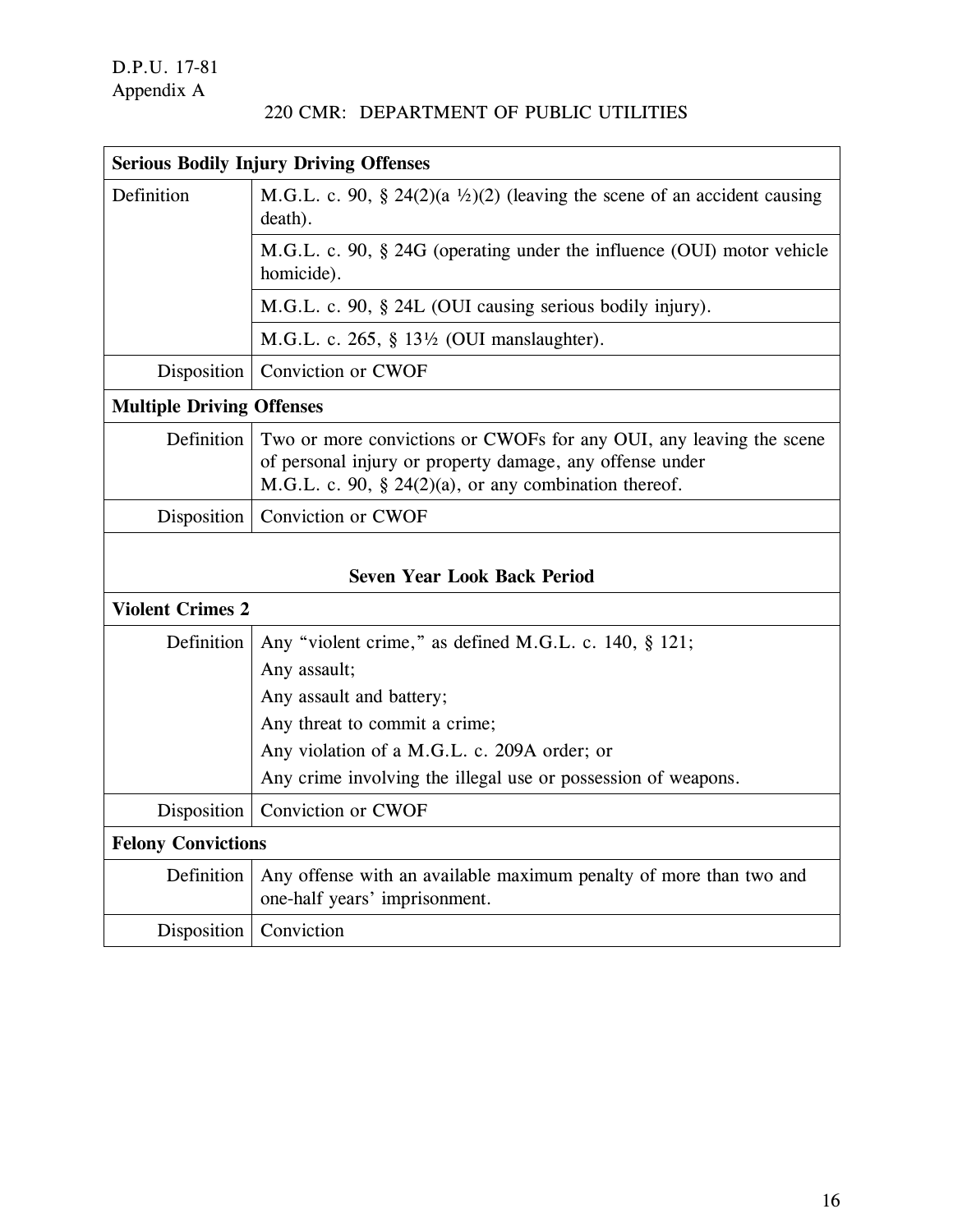|  | 220 CMR: DEPARTMENT OF PUBLIC UTILITIES |  |  |
|--|-----------------------------------------|--|--|
|--|-----------------------------------------|--|--|

| <b>Felony Fraud</b> |                                                                                                                                                                                                                                                                                                                                                                                                                                                                                                                                                                                                                                                                                                                                                                                                                                                                                                                                                                                                                                                                                                                                                                                                                                                                                                                                                                                                                                                                                                                                                                                                                                                    |
|---------------------|----------------------------------------------------------------------------------------------------------------------------------------------------------------------------------------------------------------------------------------------------------------------------------------------------------------------------------------------------------------------------------------------------------------------------------------------------------------------------------------------------------------------------------------------------------------------------------------------------------------------------------------------------------------------------------------------------------------------------------------------------------------------------------------------------------------------------------------------------------------------------------------------------------------------------------------------------------------------------------------------------------------------------------------------------------------------------------------------------------------------------------------------------------------------------------------------------------------------------------------------------------------------------------------------------------------------------------------------------------------------------------------------------------------------------------------------------------------------------------------------------------------------------------------------------------------------------------------------------------------------------------------------------|
| Definition          | M.G.L. c. 266, §§ 30 (larceny – over \$250 only); 30B (unlawful<br>possession of theft detection shielding device or deactivator); 30C (use of<br>counterfeit receipt with intent to defraud); 30D (organized retail crime);<br>31 (obtaining signature by false pretenses); 32 (fraudulent conversion of<br>property by captain of vessel); 33 (larceny by false pretenses relating to<br>contracts, banking transactions or credit); 35A (false material statements<br>in connection with mortgage lending); 37 (uttering fraudulent checks);<br>37C (fraudulent use of credit cards - felony form only); 39 (destruction<br>or concealment of will); 40 (common and notorious thief); 50 (fraud or<br>embezzlement by state treasury employee); 51 (fraud or embezzlement by<br>city, town or county employee); 52 (fraud or embezzlement by bank<br>officer or employee); 53A (misconduct by bank officer or employee); 55<br>(embezzlement by liquidating agent or receiver); 56 (embezzlement by<br>broker or agent); 57 (embezzlement by fiduciary); 60A (buying or selling<br>stolen trade secrets); 66 (fraudulent issue of stock); 67 (false entry in<br>corporate books); 67A (false statement in procurement);<br>67B (presentation of false claims); 67C (false entry in records relating to<br>capital construction projects); 73 (obtaining goods under false pretenses);<br>74 (fraudulent use of corporate credit); 75 (obtaining property by trick –<br>over \$250 only); 76 (gross fraud or cheat at common law); 110 (false<br>invoice of cargo); 111 (false affidavit or protest); and 111A, 111B,<br>111C (insurance fraud). |
|                     | M.G.L. c. 267, §§ 1 (false or forged records); 2 (forged tickets);<br>3 (forged seal of land court); 4 (forged railroad company stamp);<br>5 (uttering false record); 6 (uttering forged ticket); 7 (forged bill of<br>credit issued by treasurer); 8 (forged bank bill or note); 9 (possession of<br>ten or more counterfeit notes); 10 (uttering counterfeit note); 11 (common<br>utterer); 12 (possession of counterfeit notes); 13 (possession of tools for<br>counterfeiting); 17 (possession of ten or more counterfeit coins);<br>18 (possession of fewer than ten counterfeit coins); 19 (common utterer<br>of counterfeit coins); 20 (tools for making counterfeit coin);<br>27 (possession of worthless bank notes); and 28 (uttering worthless bank<br>notes).<br>M.G.L. c. 268, §§ 1 (perjury); 2 (subornation of perjury); 3 (attempt to<br>procure perjury); 6 (report before state departments); 13 (corrupting<br>masters, auditors, jurors, arbitrators); 13B (willfully misleading to<br>obstruct a criminal investigation); 13E (tampering with record document<br>for use in judicial proceeding); 36 (compounding or concealing a felony);<br>and 39 (perjury related to motor vehicle theft).                                                                                                                                                                                                                                                                                                                                                                                                                                |